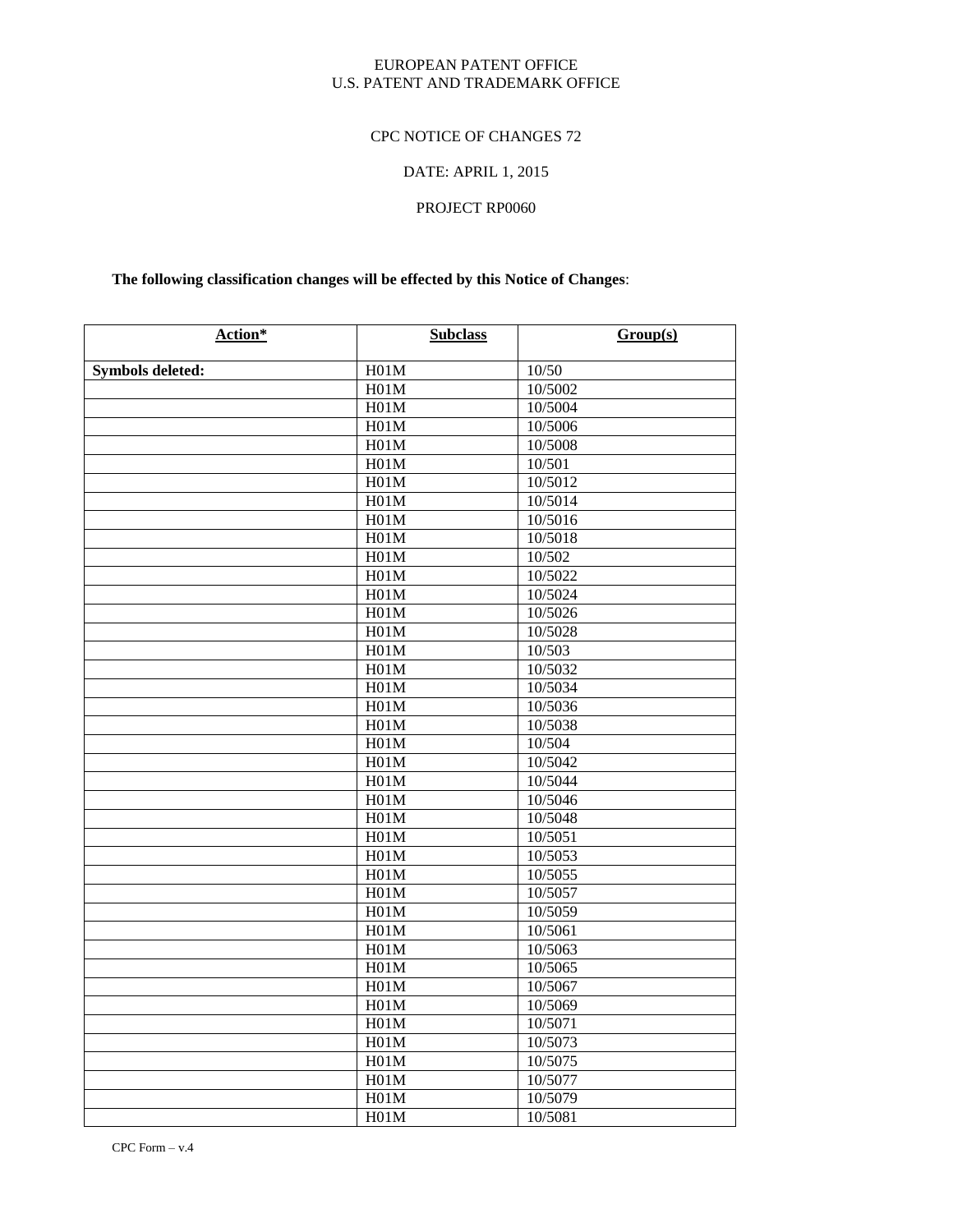# DATE: APRIL 1, 2015

| Action*                       | <b>Subclass</b> | Group(s) |
|-------------------------------|-----------------|----------|
|                               | H01M            | 10/5083  |
|                               | H01M            | 10/5085  |
|                               | H01M            | 10/5087  |
|                               | H01M            | 10/5089  |
|                               | H01M            | 10/5091  |
|                               | H01M            | 10/5093  |
|                               | H01M            | 10/5095  |
|                               | H01M            | 10/5097  |
|                               |                 |          |
| <b>Symbols newly created:</b> | H01M            | 10/60    |
|                               | H01M            | 10/61    |
|                               | H01M            | 10/613   |
|                               | H01M            | 10/615   |
|                               | H01M            | 10/617   |
|                               | H01M            | 10/62    |
|                               | H01M            | 10/623   |
|                               | H01M            | 10/6235  |
|                               | H01M            | 10/625   |
|                               | H01M            | 10/627   |
|                               | H01M            | 10/63    |
|                               | H01M            | 10/633   |
|                               | H01M            | 10/635   |
|                               | H01M            | 10/637   |
|                               | H01M            | 10/64    |
|                               | H01M            | 10/643   |
|                               | H01M            | 10/647   |
|                               | H01M            | 10/65    |
|                               | H01M            | 10/651   |
|                               | H01M            | 10/652   |
|                               | H01M            | 10/653   |
|                               | H01M            | 10/654   |
|                               | H01M            | 10/655   |
|                               | H01M            | 10/6551  |
|                               | H01M            | 10/6552  |
|                               | H01M            | 10/6553  |
|                               | H01M            | 10/6554  |
|                               | H01M            | 10/6555  |
|                               | H01M            | 10/6556  |
|                               | H01M            | 10/6557  |
|                               | H01M            | 10/656   |
|                               | H01M            | 10/6561  |
|                               | H01M            | 10/6562  |
|                               | H01M            | 10/6563  |
|                               | H01M            | 10/6564  |
|                               | H01M            | 10/6565  |
|                               | H01M            | 10/6566  |
|                               | H01M            | 10/6567  |
|                               | H01M            | 10/6568  |
|                               | H01M            | 10/6569  |
|                               |                 |          |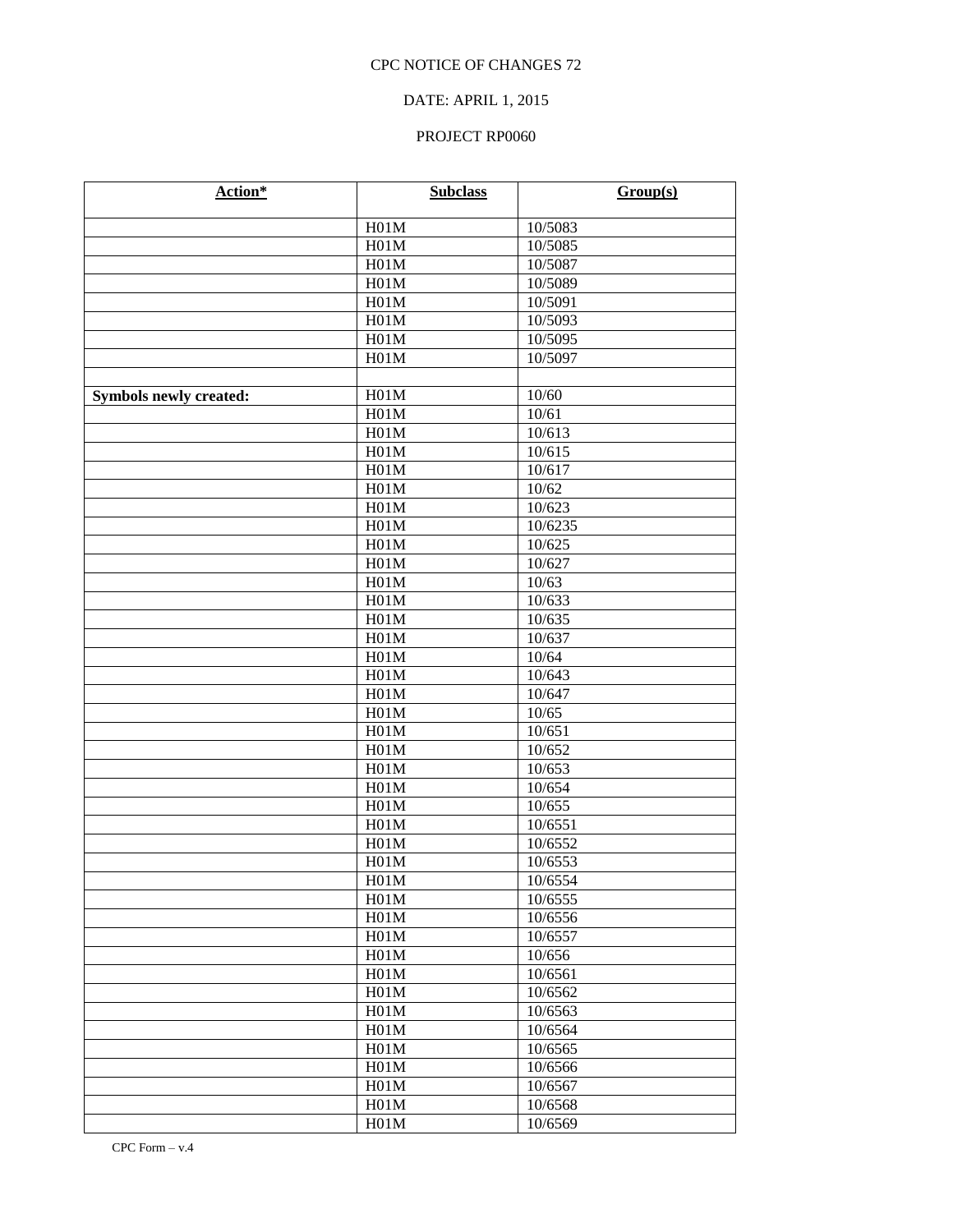#### DATE: APRIL 1, 2015

#### PROJECT RP0060

| Action*                             | <b>Subclass</b> | Group(s) |
|-------------------------------------|-----------------|----------|
|                                     |                 |          |
|                                     | H01M            | 10/657   |
|                                     | H01M            | 10/6571  |
|                                     | H01M            | 10/6572  |
|                                     | H01M            | 10/658   |
|                                     | H01M            | 10/659   |
|                                     | H01M            | 10/6595  |
|                                     | H01M            | 10/66    |
|                                     | H01M            | 10/663   |
|                                     | H01M            | 10/667   |
|                                     |                 |          |
| Title wording change:               | H01M            | 10/42    |
|                                     |                 |          |
| <b>Scheme Warning Notices to be</b> | H01M            | 10/5002  |
| added/modified/deleted:             |                 |          |

**The following subclasses/groups are also impacted by this Notice of Changes (indicate subclasses/groups outside of the project scope, such as those listed in the CRL):**  *B60K, B60L, F28D, G05D, H05K*

**This Notice of Changes includes the following** *[Check the ones included]:*

- 1. CLASSIFICATION SCHEME CHANGES  $\boxtimes$  A. New, Modified or Deleted Group(s)
	- $\boxtimes$  B. New, Modified or Deleted Warning Notice(s)
	- $\Box$  C. New, Modified or Deleted Note(s)
	- □ D. New, Modified or Deleted Guidance Heading(s)
- 2. DEFINITIONS (New or Modified) A. DEFINITIONS (Full definition template)
	- $\boxtimes$  B. DEFINITIONS (Definitions Quick Fix)
- 3.  $\boxtimes$  REVISION CONCORDANCE LIST (RCL)
- 4.  $\boxtimes$  CHANGES TO THE CPC-TO-IPC CONCORDANCE LIST (CICL)
- 5.  $\boxtimes$  CROSS-REFERENCE LIST (CRL)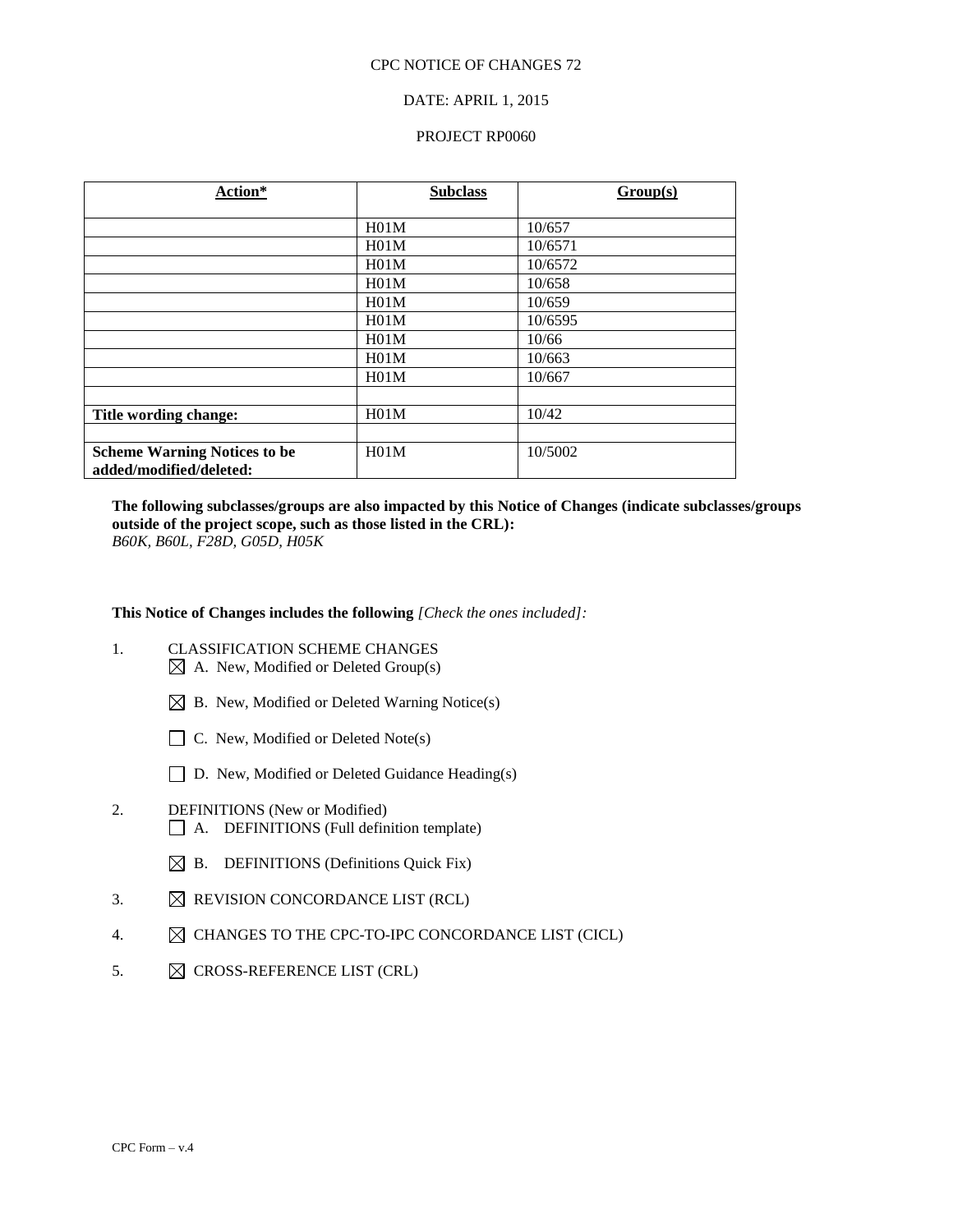# DATE: APRIL 1, 2015

#### PROJECT RP0060

# 1. CLASSIFICATION SCHEME CHANGES

# A. New, Modified or Deleted Group(s)

# **SUBCLASS H01M – Processes or means, e.g. batteries for the direct conversion of chemical into electrical energy**

| Type*          | <b>Symbol</b> | <b>Indent</b>  | <b>Title</b>                                    | <b>Transferred to</b> #                                    |
|----------------|---------------|----------------|-------------------------------------------------|------------------------------------------------------------|
|                |               | <b>Level</b>   | (new or modified)                               |                                                            |
|                |               | <b>Number</b>  | "CPC only" text should normally be              |                                                            |
|                |               | of dots        | enclosed in {curly brackets}**                  |                                                            |
|                |               | (e.g. 0, 1,    |                                                 |                                                            |
|                |               | $\overline{2}$ |                                                 |                                                            |
| $\mathbf{M}$   | 10/42         | 1              | Methods or arrangements for servicing or        |                                                            |
|                |               |                | maintenance of secondary cells or secondary     |                                                            |
|                |               |                | half-cells (H01M 10/60 takes precedence)        |                                                            |
| $\overline{D}$ | 10/50         | $\overline{2}$ | Heating or cooling or regulating temperature    | <administrative td="" to<="" transfer=""></administrative> |
|                |               |                | (control of temperature in general G05D         | H01M10/60>                                                 |
|                |               |                | 23/00                                           |                                                            |
| D              | 10/5002       | $\overline{3}$ | {Types of temperature regulation}               | <administrative td="" to<="" transfer=""></administrative> |
|                |               |                |                                                 | H01M10/61>                                                 |
| $\mathbf D$    | 10/5004       | $\overline{4}$ | {Cooling or keeping cold}                       | <administrative td="" to<="" transfer=""></administrative> |
|                |               |                |                                                 | H01M10/613>                                                |
| $\mathbf D$    | 10/5006       | $\overline{4}$ | {Heating or keeping warm}                       | <administrative td="" to<="" transfer=""></administrative> |
|                |               |                |                                                 | H01M10/615>                                                |
| $\mathbf D$    | 10/5008       | $\overline{4}$ | {Uniformity or distribution of temperature in   | <administrative td="" to<="" transfer=""></administrative> |
|                |               |                | space}                                          | H01M10/617>                                                |
| D              | 10/501        | $\overline{3}$ | {specially adapted for a specific application}  | <administrative td="" to<="" transfer=""></administrative> |
|                |               |                |                                                 | H01M10/62>                                                 |
| $\mathbf D$    | 10/5012       | $\overline{4}$ | {Portable devices, e.g. mobiles, cameras,       | <administrative td="" to<="" transfer=""></administrative> |
|                |               |                | pacemakers}                                     | H01M10/623>                                                |
| D              | 10/5014       | $\overline{5}$ | {Power tools}                                   | <administrative td="" to<="" transfer=""></administrative> |
|                |               |                |                                                 | H01M10/62325>                                              |
| D              | 10/5016       | $\overline{4}$ | ${V_{\text{ehicles}}\}$                         | <administrative td="" to<="" transfer=""></administrative> |
|                |               |                |                                                 | H01M10/625>                                                |
| $\mathbf D$    | 10/5018       | $\overline{4}$ | {Stationary plants, e.g. power plant buffering, | <administrative td="" to<="" transfer=""></administrative> |
|                |               |                | backup power supplies}                          | H01M10/627>                                                |
| ${\bf D}$      | 10/502        | $\overline{3}$ | {Control systems (measurement of                | <administrative td="" to<="" transfer=""></administrative> |
|                |               |                | temperature H01M 10/486; charging and           | H01M10/63                                                  |
|                |               |                | discharging in response to temperature H01M     |                                                            |
|                |               |                | 10/443)                                         |                                                            |
| $\mathbf D$    | 10/5022       | $\overline{4}$ | {characterized by method steps, e.g.            | <administrative td="" to<="" transfer=""></administrative> |
|                |               |                | algorithms, flow charts, software details}      | H01M10/633>                                                |
| $\mathbf D$    | 10/5024       | $\overline{4}$ | {based on ambient temperature}                  | <administrative td="" to<="" transfer=""></administrative> |
|                |               |                |                                                 | H01M10/635>                                                |
| $\mathbf D$    | 10/5026       | $\overline{4}$ | {characterised by the use of reversible         | <administrative td="" to<="" transfer=""></administrative> |
|                |               |                | temperature sensitive devices, e.g. NTC, PTC,   | H01M10/637>                                                |
|                |               |                | bimetal or by control of the internal current   |                                                            |
|                |               |                | flowing through the battery, e.g. by switching  |                                                            |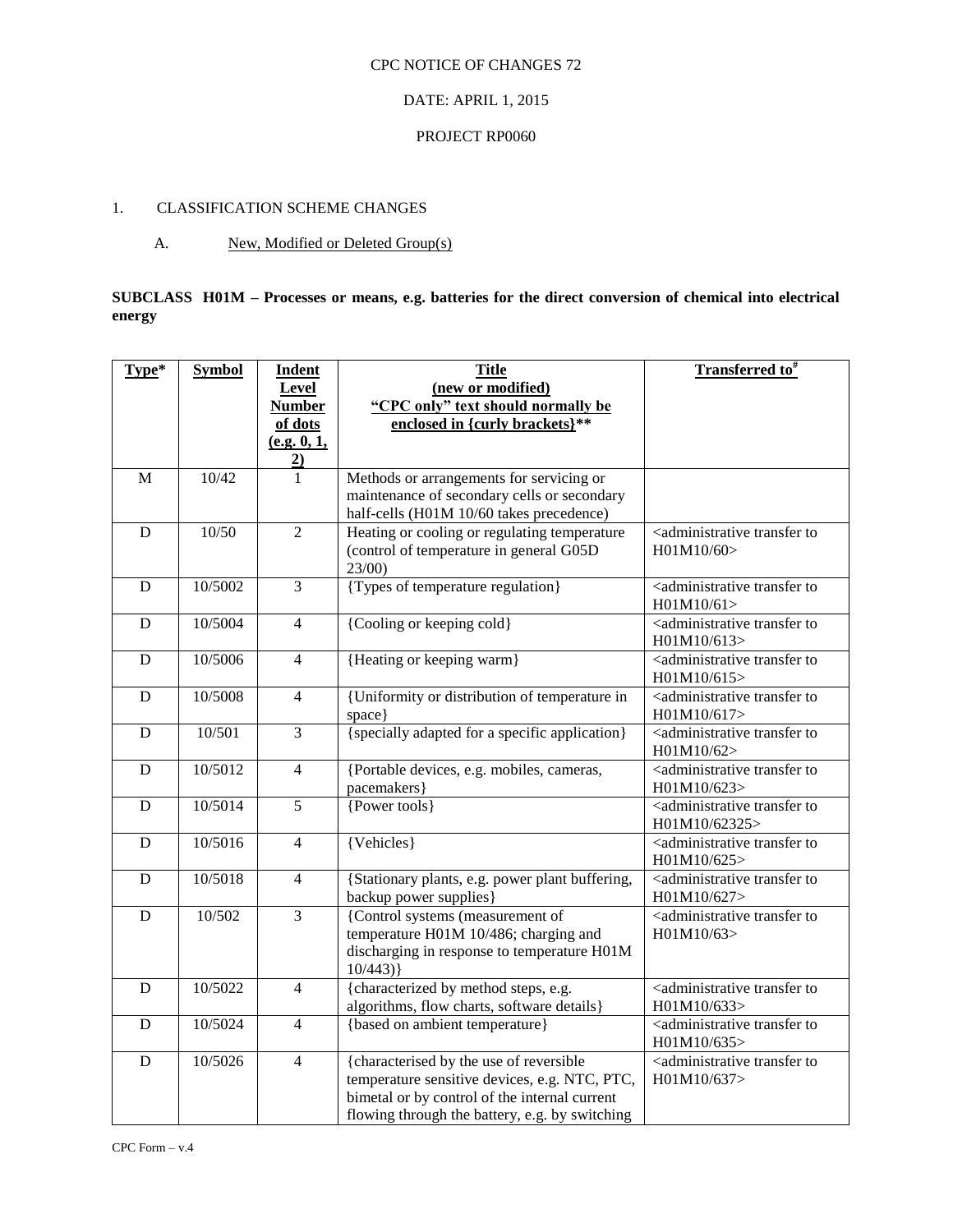# DATE: APRIL 1, 2015

| Type*       | <b>Symbol</b> | <b>Indent</b>  | <b>Title</b>                                                                                                | <b>Transferred to</b> #                                               |
|-------------|---------------|----------------|-------------------------------------------------------------------------------------------------------------|-----------------------------------------------------------------------|
|             |               | <b>Level</b>   | (new or modified)                                                                                           |                                                                       |
|             |               | <b>Number</b>  | "CPC only" text should normally be                                                                          |                                                                       |
|             |               | of dots        | enclosed in {curly brackets}**                                                                              |                                                                       |
|             |               | (e.g. 0, 1,    |                                                                                                             |                                                                       |
|             |               | 2)             |                                                                                                             |                                                                       |
|             |               |                | (H01M 2/34 takes precedence; Temperature                                                                    |                                                                       |
|             |               |                | sensitive safety devices for primary or                                                                     |                                                                       |
|             |               | $\overline{3}$ | secondary batteries H01M 2200/10)}                                                                          |                                                                       |
| D           | 10/5028       |                | {characterized by the shape of the cells}                                                                   | <administrative to<br="" transfer="">H01M10/64&gt;</administrative>   |
| D           | 10/503        | $\overline{4}$ | {Cylindrical}                                                                                               | <administrative to<br="" transfer="">H01M10/643&gt;</administrative>  |
| D           | 10/5032       | $\overline{4}$ | {Prismatic or flat, e.g. pouch cells}                                                                       | <administrative to<br="" transfer="">H01M10/647&gt;</administrative>  |
| ${\bf D}$   | 10/5034       | 3              | {Means for temperature regulation having<br>parts combined with the battery}                                | <administrative to<br="" transfer="">H01M10/65&gt;</administrative>   |
| $\mathbf D$ | 10/5036       | $\overline{4}$ | {characterized by values or quantitative<br>relationships, e.g. ratios, sizes, formulas,<br>concentrations} | <administrative to<br="" transfer="">H01M10/651&gt;</administrative>  |
| ${\bf D}$   | 10/5038       | $\overline{4}$ | {characterized by gradients (temperature<br>gradients H01M 10/5008)}                                        | <administrative to<br="" transfer="">H01M10/652&gt;</administrative>  |
| D           | 10/504        | $\overline{4}$ | {characterized by electrically insulating,<br>thermally conductive materials}                               | <administrative to<br="" transfer="">H01M10/653&gt;</administrative>  |
| D           | 10/5042       | $\overline{4}$ | {inside the innermost case of the battery, e.g.                                                             | <administrative td="" to<="" transfer=""></administrative>            |
|             |               |                | mandrels, electrodes, electrolytes}                                                                         | H01M10/654>                                                           |
| $\mathbf D$ | 10/5044       | $\overline{4}$ | {Solid structures for heat-exchange or<br>conduction}                                                       | <administrative to<br="" transfer="">H01M10/655&gt;</administrative>  |
| D           | 10/5046       | $\overline{5}$ | {Surfaces specially adapted for heat<br>dissipation or radiation, e.g. fins, coatings}                      | <administrative to<br="" transfer="">H01M10/6551&gt;</administrative> |
| D           | 10/5048       | $\overline{5}$ | {Closed pipes transferring heat by thermal<br>conductivity and phase transition, e.g. heat<br>pipes}        | <administrative to<br="" transfer="">H01M10/6552&gt;</administrative> |
| D           | 10/5051       | $\overline{5}$ | {Terminals or leads}                                                                                        | <administrative to<br="" transfer="">H01M10/6553&gt;</administrative> |
| D           | 10/5053       | 5              | {Solid parts specially adapted for heat<br>conduction other than terminals or leads, e.g.<br>rods, plates}  | <administrative to<br="" transfer="">H01M10/6554&gt;</administrative> |
| ${\bf D}$   | 10/5055       | 6              | {arranged between the cells}                                                                                | <administrative to<br="" transfer="">H01M10/6555&gt;</administrative> |
| D           | 10/5057       | 5              | {Solid parts with flow channels or tubes for<br>heat exchange}                                              | <administrative to<br="" transfer="">H01M10/6556&gt;</administrative> |
| ${\bf D}$   | 10/5059       | 6              | {arranged between the cells}                                                                                | <administrative to<br="" transfer="">H01M10/6557&gt;</administrative> |
| D           | 10/5061       | $\overline{4}$ | {Fluids for heat exchange}                                                                                  | <administrative to<br="" transfer="">H01M10/656&gt;</administrative>  |
| D           | 10/5063       | 5              | {Gases}                                                                                                     | <administrative to<br="" transfer="">H01M10/6561&gt;</administrative> |
| ${\bf D}$   | 10/5065       | 6              | {freely flowing by convection only}                                                                         | <administrative to<br="" transfer="">H01M10/6562&gt;</administrative> |
| ${\bf D}$   | 10/5067       | 6              | {forcedly flowing, e.g. by blowers}                                                                         | <administrative to<br="" transfer="">H01M10/6563&gt;</administrative> |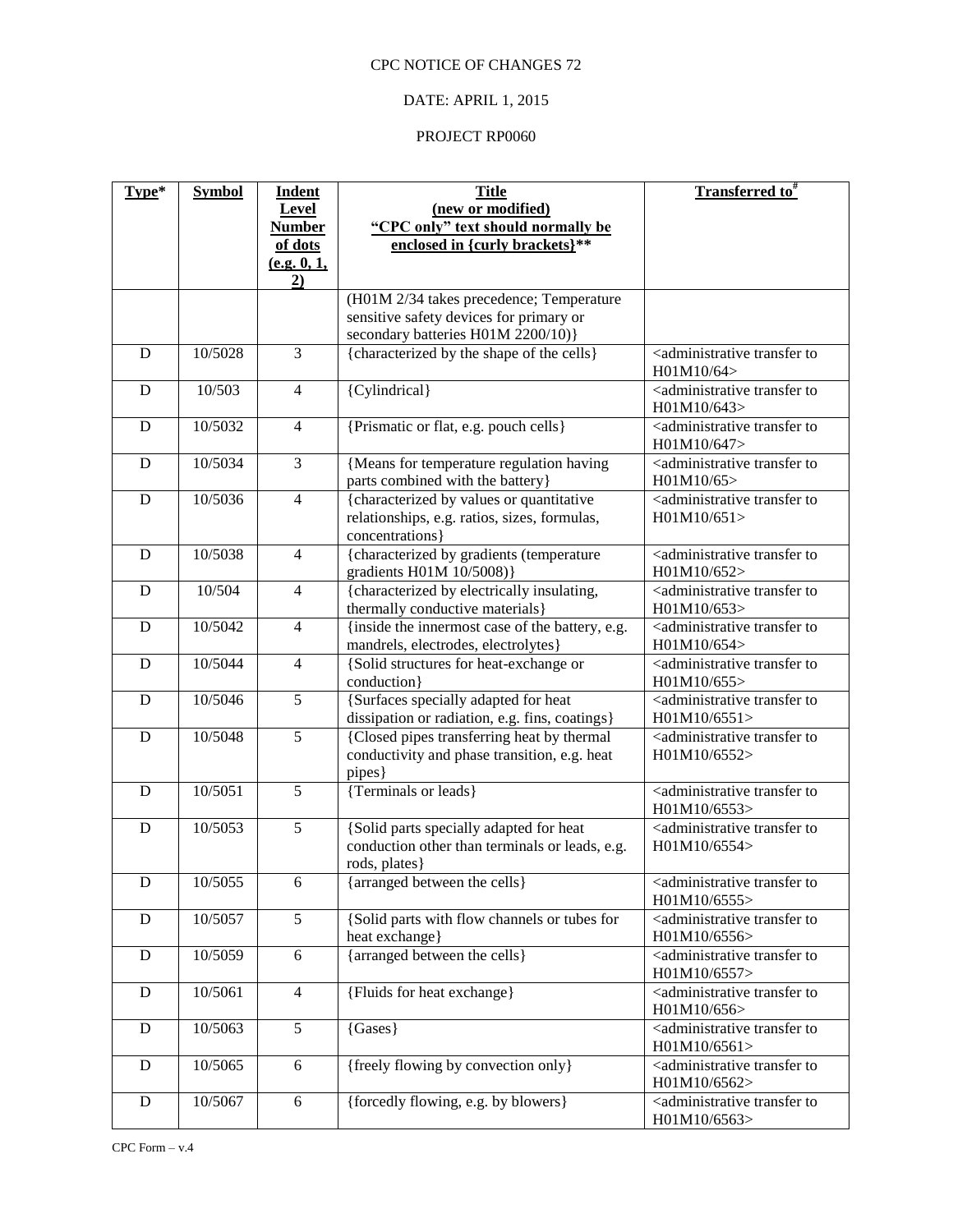# DATE: APRIL 1, 2015

| Type*          | <b>Symbol</b> | <b>Indent</b><br>Level<br><b>Number</b>  | <b>Title</b><br>(new or modified)<br>"CPC only" text should normally be                                                                                                                         | Transferred to <sup>#</sup>                                           |
|----------------|---------------|------------------------------------------|-------------------------------------------------------------------------------------------------------------------------------------------------------------------------------------------------|-----------------------------------------------------------------------|
|                |               | of dots<br>(e.g. 0, 1,<br>$\overline{2}$ | enclosed in {curly brackets}**                                                                                                                                                                  |                                                                       |
| D              | 10/5069       | $\overline{7}$                           | {Compressed gases}                                                                                                                                                                              | <administrative to<br="" transfer="">H01M10/6564&gt;</administrative> |
| D              | 10/5071       | $\overline{7}$                           | {Recirculation or a U-turn in the flow path,<br>i.e. back and forth (H01M 10/5069 takes<br>precedence) }                                                                                        | <administrative to<br="" transfer="">H01M10/6565&gt;</administrative> |
| D              | 10/5073       | 6                                        | [Means within the gas flows giving the gas<br>flows around a cell or a battery a certain<br>direction, e.g. manifolds, baffles, obstacles]                                                      | <administrative to<br="" transfer="">H01M10/6566&gt;</administrative> |
| D              | 10/5075       | 5                                        | {Liquids}                                                                                                                                                                                       | <administrative to<br="" transfer="">H01M10/6567&gt;</administrative> |
| D              | 10/5077       | 6                                        | {characterised by flow circuits external to the<br>battery or the battery pack}                                                                                                                 | <administrative to<br="" transfer="">H01M10/6568&gt;</administrative> |
| D              | 10/5079       | $\overline{5}$                           | {Fluids undergoing a liquid-gas phase<br>change, e.g. evaporation, condensation (heat<br>pipes H01M 10/5048)}                                                                                   | <administrative to<br="" transfer="">H01M10/6569&gt;</administrative> |
| D              | 10/5081       | $\overline{4}$                           | {Electric or electromagnetic means (H01M<br>2/34 takes precedence)}                                                                                                                             | <administrative to<br="" transfer="">H01M10/657&gt;</administrative>  |
| D              | 10/5083       | 5                                        | {Resistor heaters (arrangements for heating<br>the battery by its resistance to internal current<br>H01M 10/5026)}                                                                              | <administrative to<br="" transfer="">H01M10/6571&gt;</administrative> |
| D              | 10/5085       | $\overline{5}$                           | {Peltier elements or thermo-electric devices}                                                                                                                                                   | <administrative to<br="" transfer="">H01M10/672&gt;</administrative>  |
| D              | 10/5087       | $\overline{4}$                           | administrative transfer {Thermal insulation or<br>shielding}                                                                                                                                    | <administrative to<br="" transfer="">H01M10/658&gt;</administrative>  |
| D              | 10/5089       | $\overline{4}$                           | {Heat storage or buffering, e.g. heat capacity,<br>liquid-solid phase changes}                                                                                                                  | <administrative to<br="" transfer="">H01M10/659&gt;</administrative>  |
| D              | 10/5091       | $\overline{4}$                           | {Chemical reactions other than<br>electrochemical reactions of the battery, e.g.<br>catalytic heaters, burners}                                                                                 | <administrative to<br="" transfer="">H01M10/6595&gt;</administrative> |
| D              | 10/5093       | $\overline{3}$                           | {Heat exchange relationships between a<br>battery and another system, e.g. air-<br>conditioners, central heating systems, vehicle<br>engines, electronic components, fuel cells,<br>capacitors} | <administrative to<br="" transfer="">H01M10/66&gt;</administrative>   |
| D              | 10/5095       | $\overline{4}$                           | {the system being an air-conditioner or an<br>engine}                                                                                                                                           | <administrative to<br="" transfer="">H01M10/663&gt;</administrative>  |
| $\mathbf D$    | 10/5097       | $\overline{4}$                           | {the system being an electronic component,<br>e.g. CPU, inverter, capacitor}                                                                                                                    | <administrative to<br="" transfer="">H01M10/667&gt;</administrative>  |
|                |               |                                          |                                                                                                                                                                                                 |                                                                       |
| U              | 10/54         | 1                                        | Reclaiming serviceable parts of waste<br>accumulators                                                                                                                                           |                                                                       |
| ${\bf N}$      | 10/60         | 1                                        | Heating or cooling; Temperature control                                                                                                                                                         |                                                                       |
| $\overline{N}$ | 10/61         | $\overline{c}$                           | Types of temperature control                                                                                                                                                                    |                                                                       |
| $\overline{N}$ | 10/613        | $\overline{3}$                           | Cooling or keeping cold                                                                                                                                                                         |                                                                       |
| $\mathbf N$    | 10/615        | $\ensuremath{\mathfrak{Z}}$              | Heating or keeping warm                                                                                                                                                                         |                                                                       |
| $\overline{N}$ | 10/617        | $\overline{3}$                           | for achieving uniformity or desired                                                                                                                                                             |                                                                       |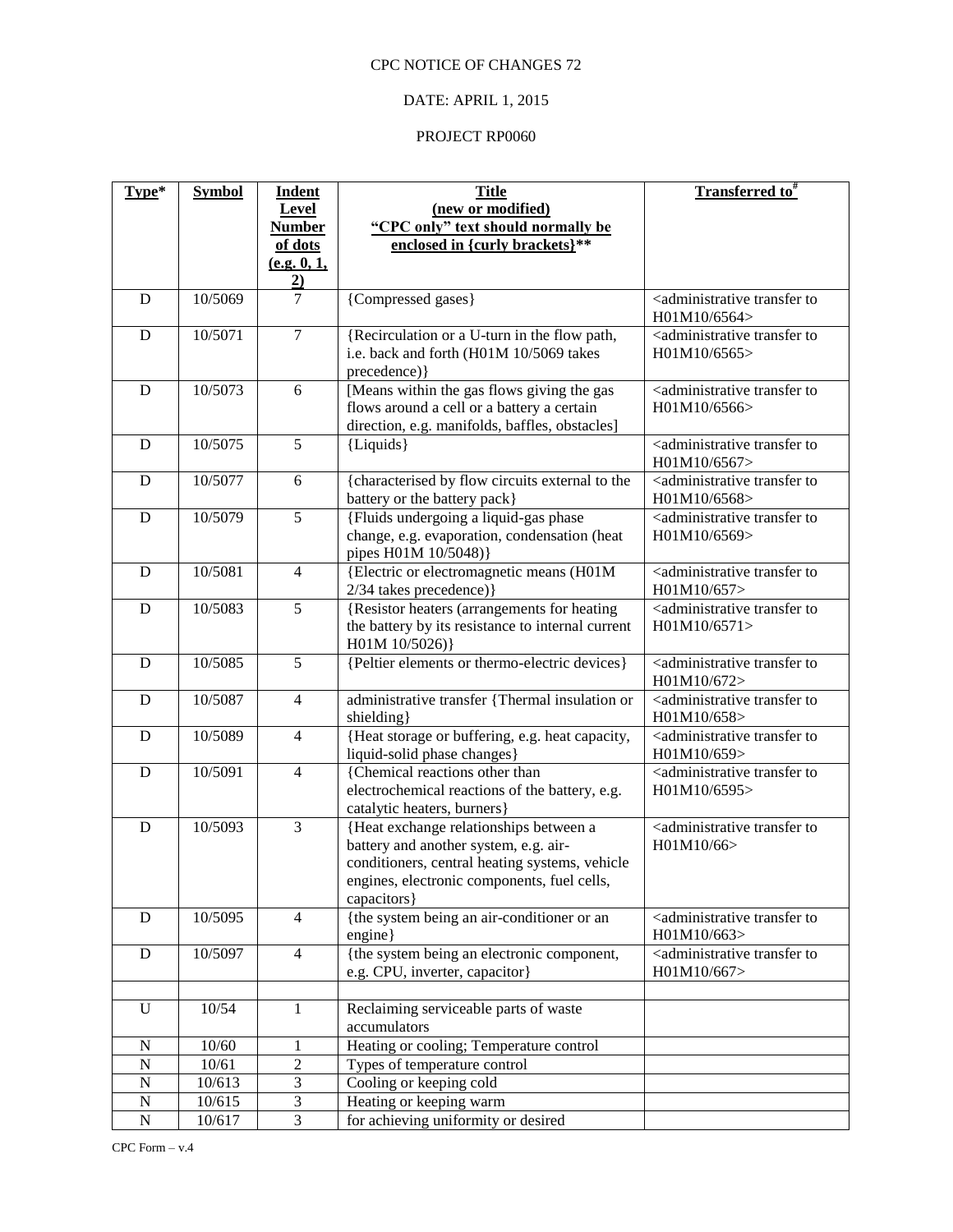# DATE: APRIL 1, 2015

| Type*                   | <b>Symbol</b> | <b>Indent</b>    | <b>Title</b>                                    | Transferred to# |
|-------------------------|---------------|------------------|-------------------------------------------------|-----------------|
|                         |               | Level            | (new or modified)                               |                 |
|                         |               | <b>Number</b>    | "CPC only" text should normally be              |                 |
|                         |               | of dots          | enclosed in {curly brackets}**                  |                 |
|                         |               | (e.g. 0, 1,      |                                                 |                 |
|                         |               | 2)               |                                                 |                 |
|                         |               |                  | distribution of temperature                     |                 |
| ${\bf N}$               | 10/62         | $\overline{2}$   | specially adapted for specific applications     |                 |
| $\overline{N}$          | 10/623        | $\overline{3}$   | Portable devices, e.g. mobile telephones,       |                 |
|                         |               |                  | cameras or pacemakers                           |                 |
| ${\bf N}$               | 10/6235       | $\overline{4}$   | Power tools                                     |                 |
| $\overline{N}$          | 10/625        | $\overline{3}$   | Vehicles                                        |                 |
| $\mathbf N$             | 10/627        | $\overline{3}$   | Stationary installations, e.g. power plant      |                 |
|                         |               |                  | buffering or backup power supplies              |                 |
| $\mathbf N$             | 10/63         | $\overline{2}$   | Control systems (measurement of temperature     |                 |
|                         |               |                  | H01M 10/486; charging or discharging            |                 |
|                         |               |                  | in response to temperature H01M 10/443)         |                 |
| ${\bf N}$               | 10/633        | 3                | characterised by algorithms, flow charts,       |                 |
|                         |               |                  | software details or the like                    |                 |
| $\mathbf N$             | 10/635        | $\mathfrak{Z}$   | based on ambient temperature                    |                 |
| $\overline{\mathbf{N}}$ | 10/637        | $\overline{3}$   | characterised by the use of reversible          |                 |
|                         |               |                  | temperature-sensitive devices, e.g. NTC, PTC    |                 |
|                         |               |                  | or bimetal devices; characterised by control of |                 |
|                         |               |                  | the internal current flowing through the cells, |                 |
|                         |               |                  | e.g. by switching (H01M 2/34 takes              |                 |
|                         |               |                  | precedence)                                     |                 |
| ${\bf N}$               | 10/64         | $\boldsymbol{2}$ | characterised by the shape of the cells         |                 |
| $\overline{N}$          | 10/643        | $\overline{3}$   | Cylindrical cells                               |                 |
| ${\bf N}$               | 10/647        | $\mathfrak{Z}$   | Prismatic or flat cells, e.g. pouch cells       |                 |
| $\overline{N}$          | 10/65         | $\overline{2}$   | Means for temperature control structurally      |                 |
|                         |               |                  | associated with the cells                       |                 |
| $\mathbf N$             | 10/651        | 3                | characterised by parameters specified by a      |                 |
|                         |               |                  | numeric value or mathematical formula,          |                 |
| ${\bf N}$               | 10/652        | $\overline{4}$   | e.g. ratios, sizes or concentrations            |                 |
|                         |               |                  | characterised by gradients (for achieving a     |                 |
|                         |               |                  | desired temperature gradient H01M<br>10/617     |                 |
| ${\bf N}$               | 10/653        | $\overline{3}$   | characterised by electrically insulating or     |                 |
|                         |               |                  | thermally conductive materials                  |                 |
| $\mathbf N$             | 10/654        | $\overline{3}$   | located inside the innermost case of the cells, |                 |
|                         |               |                  | e.g. mandrels, electrodes or electrolytes       |                 |
| $\mathbf N$             | 10/655        | 3                | Solid structures for heat exchange or heat      |                 |
|                         |               |                  | conduction                                      |                 |
| ${\bf N}$               | 10/6551       | $\overline{4}$   | Surfaces specially adapted for heat dissipation |                 |
|                         |               |                  | or radiation, e.g. fins or coatings             |                 |
| ${\bf N}$               | 10/6552       | $\overline{4}$   | Closed pipes transferring heat by thermal       |                 |
|                         |               |                  | conductivity or phase transition, e.g.heat      |                 |
|                         |               |                  | pipes                                           |                 |
| ${\bf N}$               | 10/6553       | $\overline{4}$   | Terminals or leads                              |                 |
| $\overline{N}$          | 10/6554       | $\overline{4}$   | Rods or plates                                  |                 |
| ${\bf N}$               | 10/6555       | $\mathfrak s$    | arranged between the cells                      |                 |
| $\overline{N}$          | 10/6556       | $\overline{4}$   | Solid parts with flow channel passages or       |                 |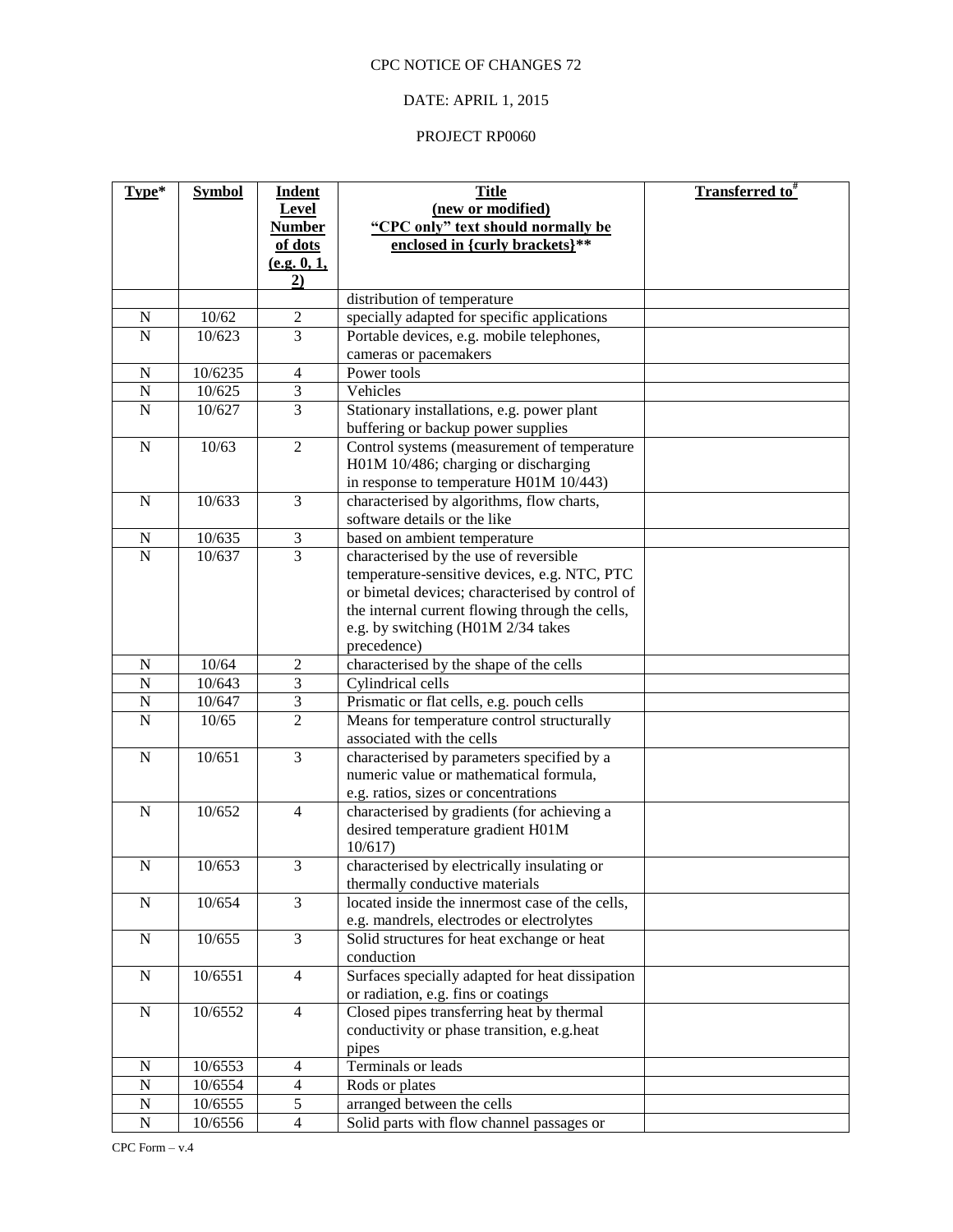#### DATE: APRIL 1, 2015

#### PROJECT RP0060

| Type*          | <b>Symbol</b> | <b>Indent</b>     | <b>Title</b>                                     | <b>Transferred to</b> # |
|----------------|---------------|-------------------|--------------------------------------------------|-------------------------|
|                |               | Level             | (new or modified)                                |                         |
|                |               | <b>Number</b>     | "CPC only" text should normally be               |                         |
|                |               | of dots           | enclosed in {curly brackets}**                   |                         |
|                |               | (e.g. 0, 1,<br>2) |                                                  |                         |
|                |               |                   | pipes for heat exchange (closed pipes            |                         |
|                |               |                   | H01M 10/6552)                                    |                         |
| ${\bf N}$      | 10/6557       | $\sqrt{5}$        | arranged between the cells                       |                         |
| $\overline{N}$ | 10/656        | $\overline{3}$    | characterised by the type of heat-exchange       |                         |
|                |               |                   | fluid                                            |                         |
| $\mathbf N$    | 10/6561       | $\overline{4}$    | Gases                                            |                         |
| $\mathbf N$    | 10/6562       | $\overline{5}$    | with free flow by convection only                |                         |
| $\mathbf N$    | 10/6563       | 5                 | with forced flow, e.g. by blowers                |                         |
| $\mathbf N$    | 10/6564       | 6                 | using compressed gas                             |                         |
| $\mathbf N$    | 10/6565       | 6                 | with recirculation or U-turn in the flow path,   |                         |
|                |               |                   | i.e. back and forth                              |                         |
| ${\bf N}$      | 10/6566       | $\overline{5}$    | Means within the gas flow to guide the flow      |                         |
|                |               |                   | around one or more cells, e.g. manifolds,        |                         |
|                |               |                   | baffles or other barriers (H01M 10/6565 takes    |                         |
|                |               |                   | precedence)                                      |                         |
| N              | 10/6567       | $\overline{4}$    | Liquids                                          |                         |
| $\mathbf N$    | 10/6568       | $\overline{5}$    | characterised by flow circuits, e.g. loops,      |                         |
|                |               |                   | located externally to the cells or cell          |                         |
|                |               |                   | casings                                          |                         |
| N              | 10/6569       | $\overline{4}$    | Fluids undergoing a liquid-gas phase change      |                         |
|                |               |                   | or transition, e.g. evaporation or condensation  |                         |
|                |               |                   | (heat pipes H01M 10/6552)                        |                         |
| ${\bf N}$      | 10/657        | $\mathfrak{Z}$    | by electric or electromagnetic means             |                         |
| $\overline{N}$ | 10/6571       | $\overline{4}$    | Resistive heaters (arrangements for heating      |                         |
|                |               |                   | the battery by its resistance to the internal    |                         |
|                |               |                   | current H01M 10/637)                             |                         |
| $\mathbf N$    | 10/6572       | $\overline{4}$    | Peltier elements or thermoelectric devices       |                         |
| $\mathbf N$    | 10/658        | $\overline{3}$    | by thermal insulation or shielding               |                         |
| $\mathbf N$    | 10/659        | $\overline{3}$    | by heat storage or buffering, e.g. heat capacity |                         |
|                |               |                   | or liquid-solid phase changes or transition      |                         |
| $\mathbf N$    | 10/6595       | 3                 | by chemical reactions other than                 |                         |
|                |               |                   | electrochemical reactions of the cells, e.g.     |                         |
|                |               |                   | catalytic heaters or burners                     |                         |
| ${\bf N}$      | 10/66         | $\overline{2}$    | Heat-exchange relationships between the cells    |                         |
|                |               |                   | and other systems, e.g. central heating          |                         |
|                |               |                   | systems or fuel cells                            |                         |
| ${\bf N}$      | 10/663        | $\overline{3}$    | the system being an air-conditioner or an        |                         |
|                |               |                   | engine                                           |                         |
| ${\bf N}$      | 10/667        | $\overline{3}$    | the system being an electronic component,        |                         |
|                |               |                   | e.g. a CPU, an inverter or a capacitor           |                         |

 $*N$  = new entries where reclassification into entries is involved; C = entries with modified file scope where reclassification of documents from the entries is involved;  $Q =$  new entries which are firstly populated with documents via administrative transfers from deleted (D) entries. Afterwards, the transferred documents into the Q entry will either stay or be moved to more appropriate entries, as determined by intellectual reclassification; E= existing entries with enlarged file scope, which receive documents from C or D entries, e.g. when a limiting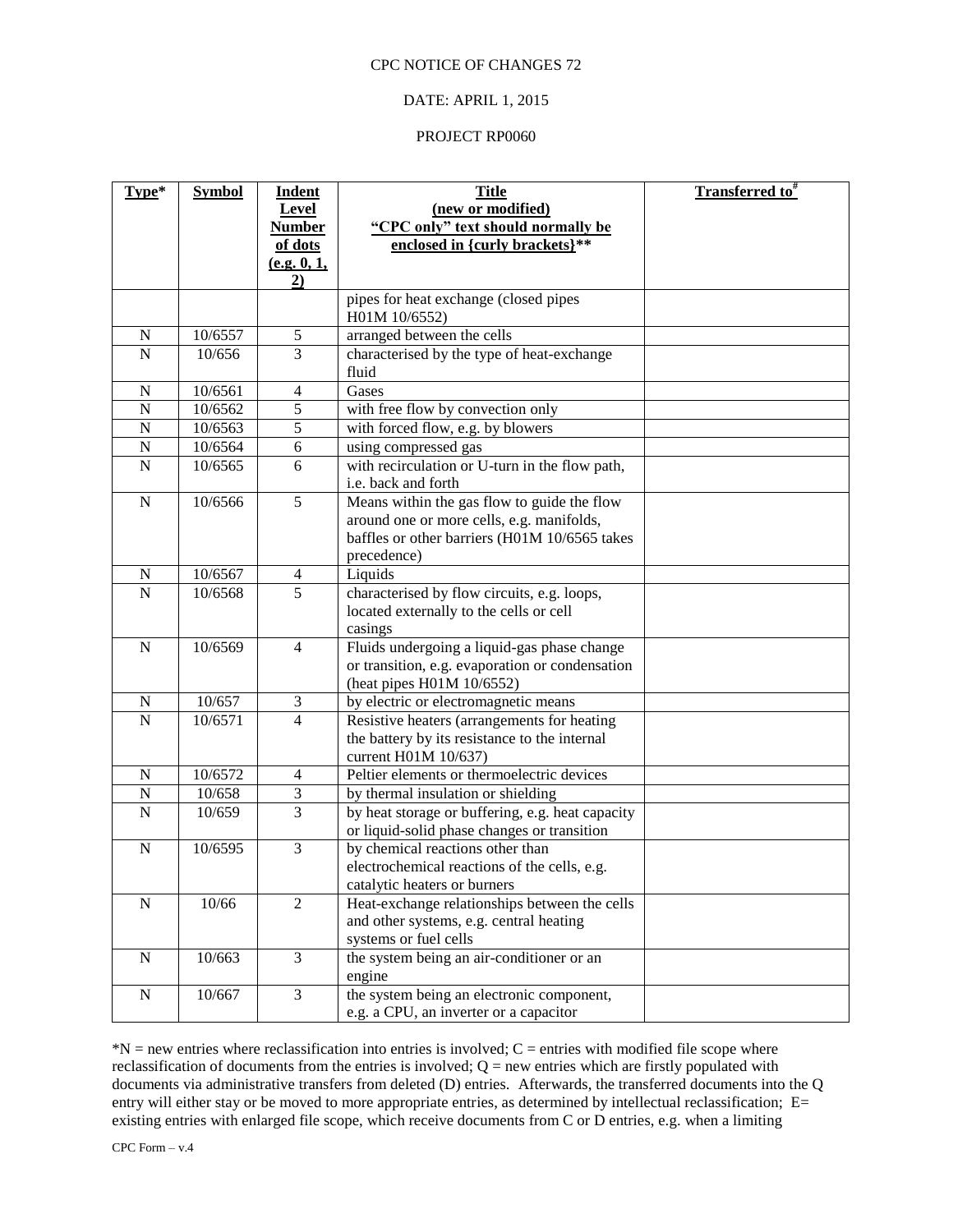#### DATE: APRIL 1, 2015

#### PROJECT RP0060

reference is removed from the entry title;  $M =$  entries with no change to the file scope (no reclassification);  $D =$ deleted entries;  $F =$  frozen entries will be deleted once reclassification of documents from the entries is completed;  $U =$  entries that are unchanged.

- \*\*No {curly brackets} are used for titles in CPC only subclasses, e.g. C12Y, A23Y; 2000 series symbol titles of groups found at the end of schemes (orthogonal codes); or the Y section titles. The {curly brackets} are used for 2000 series symbol titles found interspersed throughout the main trunk schemes (breakdown codes).
- For U groups, the minimum requirement is to include the U group located immediately prior to the N group or N group array, in order to show the N group hierarchy and improve the readability and understanding of the scheme. Always include the symbol, indent level and title of the U group in the table above.
- All entry types should be included in the scheme changes table above for better understanding of the overall scheme change picture. Symbol, indent level, and title are required for all types except "D" which requires only a symbol.
- $\bullet$  #"Transferred to" column must be completed for all C, D, F, and Q type entries. F groups will be deleted once reclassification is completed.
- When multiple symbols are included in the "Transferred to" column, avoid using ranges of symbols in order to be as precise as possible.
- For administrative transfer of documents, the following text should be used: "< administrative transfer to XX>" or "<administrative transfer to XX and YY simultaneously>" when administrative transfer of the same documents is to more than one place.
- Administrative transfer to main trunk groups is assumed to be "invention information", unless otherwise indicated, and to 2000 series groups is assumed to be "additional information".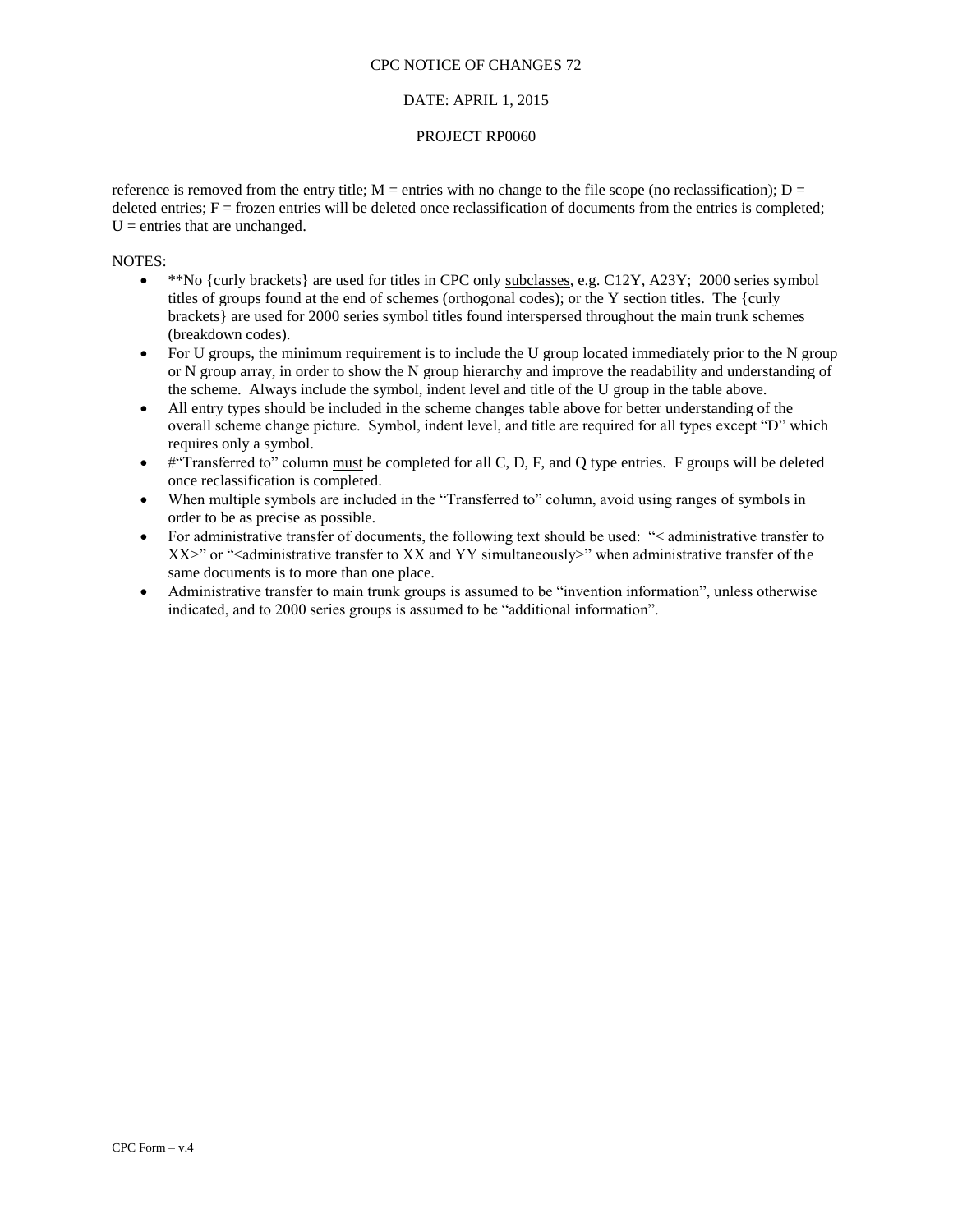#### DATE: APRIL 1, 2015

#### PROJECT RP0060

## B. New, Modified or Deleted Warning notice(s)

**SUBCLASS H01M – Processes or means, e.g. batteries for the direct conversion of chemical into electrical energy**

| $Type*$ | Location    | <b>Old Warning notice</b>  | <b>New/Modified Warning notice</b> |
|---------|-------------|----------------------------|------------------------------------|
|         |             |                            |                                    |
| D       | H01M10/5002 | <b>WARNING</b>             |                                    |
|         |             |                            |                                    |
|         |             | Groups H01M 10/5002 to     |                                    |
|         |             | H01M 10/5097 are not       |                                    |
|         |             | complete, pending          |                                    |
|         |             | reclassification. See also |                                    |
|         |             | H01M 10/50, H01M 10/50B,   |                                    |
|         |             | H01M 2200/10-H01M          |                                    |
|         |             | 2200/108                   |                                    |

 $N = new warning, M = modified warning, D = deleted warning$ 

NOTE: The "Location" column only requires the symbol PRIOR to the location of the warning. No further directions such as "before" or "after" are required.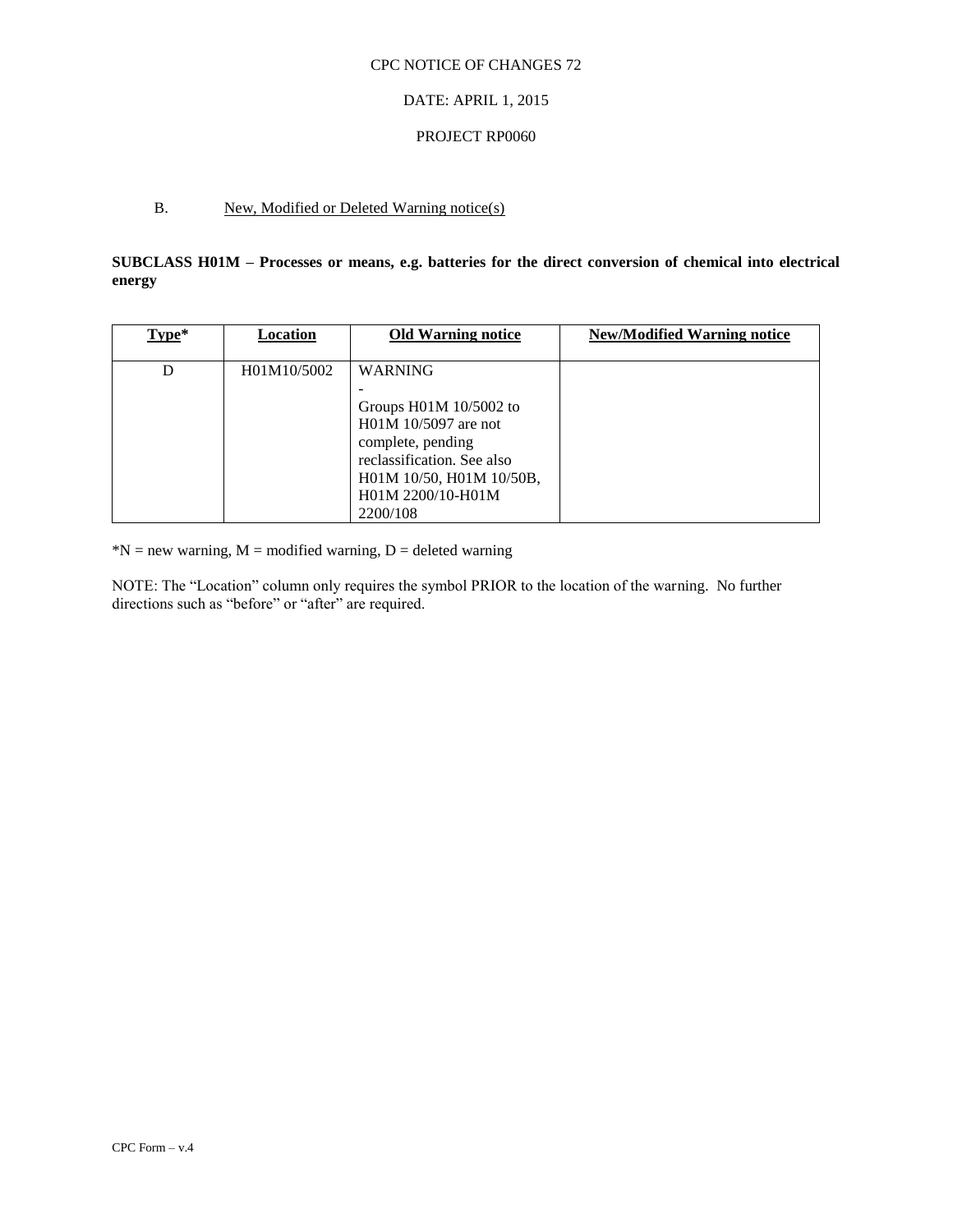## DATE: APRIL 1, 2015

#### PROJECT RP0060

## 2. B. DEFINITIONS QUICK FIX

| <b>Symbol</b> | <b>Location of change</b><br>(e.g., section title) | <b>Existing reference symbol or text</b> | <b>Action: New symbol: New text</b> |
|---------------|----------------------------------------------------|------------------------------------------|-------------------------------------|
| H01M10/00     | Relationship between<br>large subject areas        | H01M 10/50-H01M 10/5097                  | H01M 10/60-H01M 10/667              |

- The table above is used for corrections or modifications to existing definitions, e.g. delete an entire definition or part thereof; propose new wording or modify wording of a section, change the symbol the definition is associated with, change or delete a reference symbol, etc.
- $\bullet$  Do not delete (F) symbol definitions.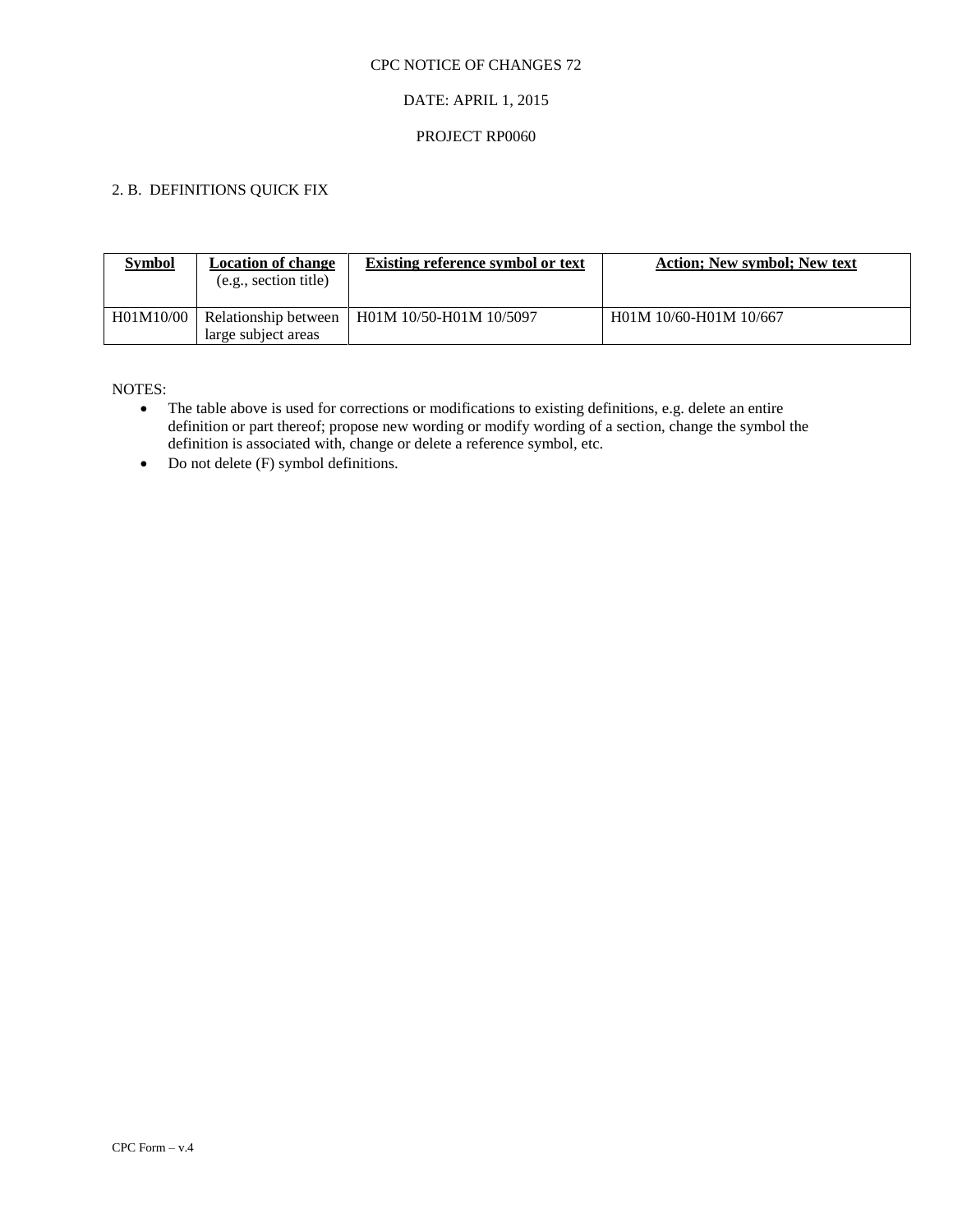# DATE: APRIL 1, 2015

# PROJECT RP0060

# 3. REVISION CONCORDANCE LIST (RCL)

| Type* | <b>From CPC Symbol (existing)</b> | To CPC Symbol(s)                                                      |
|-------|-----------------------------------|-----------------------------------------------------------------------|
| D     | H01M10/50                         | <administrative td="" to<="" transfer=""></administrative>            |
|       |                                   | H01M10/60                                                             |
| D     | H01M10/5002                       | <administrative td="" to<="" transfer=""></administrative>            |
|       |                                   | H01M10/61                                                             |
| D     | H01M10/5004                       | <administrative td="" to<="" transfer=""></administrative>            |
|       |                                   | H01M10/613                                                            |
| D     | H01M10/5006                       | <administrative td="" to<="" transfer=""></administrative>            |
|       |                                   | H01M10/615                                                            |
| D     | H01M10/5008                       | <administrative td="" to<="" transfer=""></administrative>            |
|       |                                   | H01M10/617                                                            |
| D     | H01M10/501                        | <administrative td="" to<="" transfer=""></administrative>            |
|       |                                   | H01M10/62                                                             |
| D     | H01M10/5012                       | <administrative td="" to<="" transfer=""></administrative>            |
|       | H01M10/5014                       | H01M10/623                                                            |
| D     |                                   | <administrative to<br="" transfer="">H01M10/6235&gt;</administrative> |
| D     | H01M10/5016                       | <administrative td="" to<="" transfer=""></administrative>            |
|       |                                   | H01M10/625>                                                           |
| D     | H01M10/5018                       | <administrative td="" to<="" transfer=""></administrative>            |
|       |                                   | H01M10/627                                                            |
| D     | H01M10/502                        | <administrative td="" to<="" transfer=""></administrative>            |
|       |                                   | H01M10/63>                                                            |
| D     | H01M10/5022                       | <administrative td="" to<="" transfer=""></administrative>            |
|       |                                   | H01M10/633>                                                           |
| D     | H01M10/5024                       | <administrative td="" to<="" transfer=""></administrative>            |
|       |                                   | H01M10/635>                                                           |
| D     | H01M10/5026                       | <administrative td="" to<="" transfer=""></administrative>            |
|       |                                   | H01M10/637                                                            |
| D     | H01M10/5028                       | <administrative td="" to<="" transfer=""></administrative>            |
|       |                                   | H01M10/64                                                             |
| D     | H01M10/503                        | <administrative to<br="" transfer="">H01M10/643&gt;</administrative>  |
| D     | H01M10/5032                       | <administrative td="" to<="" transfer=""></administrative>            |
|       |                                   | H01M10/647                                                            |
| D     | H01M10/5034                       | <administrative td="" to<="" transfer=""></administrative>            |
|       |                                   | H01M10/65>                                                            |
| D     | H01M10/5036                       | <administrative td="" to<="" transfer=""></administrative>            |
|       |                                   | H01M10/651                                                            |
| D     | H01M10/5038                       | <administrative td="" to<="" transfer=""></administrative>            |
|       |                                   | H01M10/652                                                            |
| D     | H01M10/504                        | <administrative td="" to<="" transfer=""></administrative>            |
|       |                                   | H01M10/653                                                            |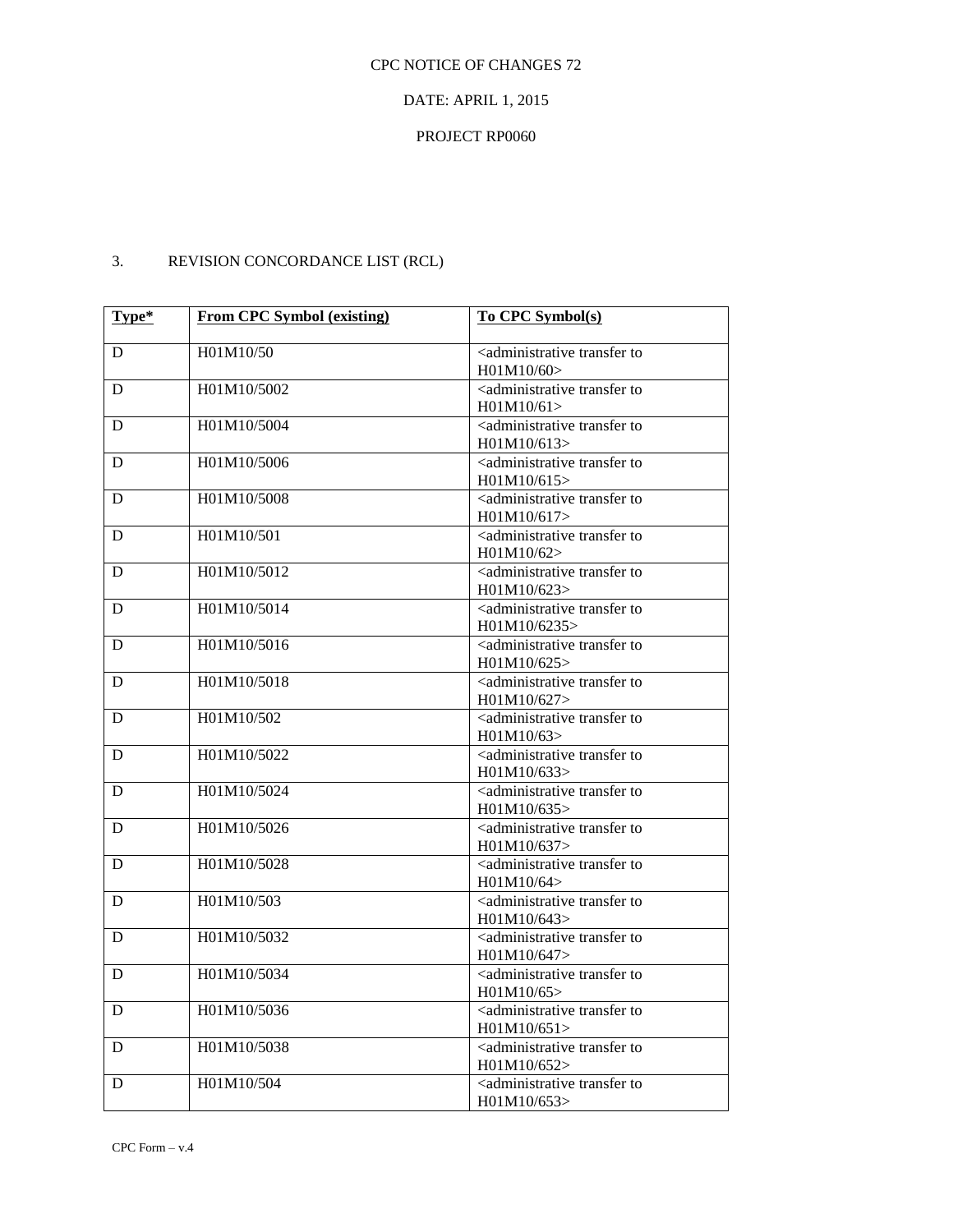# DATE: APRIL 1, 2015

| Type* | <b>From CPC Symbol (existing)</b> | <b>To CPC Symbol(s)</b>                                               |
|-------|-----------------------------------|-----------------------------------------------------------------------|
|       |                                   |                                                                       |
| D     | H01M10/5042                       | <administrative to<br="" transfer="">H01M10/654&gt;</administrative>  |
| D     | H01M10/5044                       | <administrative to<br="" transfer="">H01M10/655&gt;</administrative>  |
| D     | H01M10/5046                       | <administrative to<br="" transfer="">H01M10/6551&gt;</administrative> |
| D     | H01M10/5048                       | <administrative to<br="" transfer="">H01M10/6552&gt;</administrative> |
| D     | H01M10/5051                       | <administrative to<br="" transfer="">H01M10/6553&gt;</administrative> |
| D     | H01M10/5053                       | <administrative to<br="" transfer="">H01M10/6554&gt;</administrative> |
| D     | H01M10/5055                       | <administrative to<br="" transfer="">H01M10/6555&gt;</administrative> |
| D     | H01M10/5057                       | <administrative to<br="" transfer="">H01M10/6556&gt;</administrative> |
| D     | H01M10/5059                       | <administrative to<br="" transfer="">H01M10/6557&gt;</administrative> |
| D     | H01M10/5061                       | <administrative to<br="" transfer="">H01M10/656&gt;</administrative>  |
| D     | H01M10/5063                       | <administrative to<br="" transfer="">H01M10/6561&gt;</administrative> |
| D     | H01M10/5065                       | <administrative to<br="" transfer="">H01M10/6562&gt;</administrative> |
| D     | H01M10/5067                       | <administrative to<br="" transfer="">H01M10/6563&gt;</administrative> |
| D     | H01M10/5069                       | <administrative to<br="" transfer="">H01M10/6564&gt;</administrative> |
| D     | H01M10/5071                       | <administrative to<br="" transfer="">H01M10/6565&gt;</administrative> |
| D     | H01M10/5073                       | <administrative to<br="" transfer="">H01M10/6566&gt;</administrative> |
| D     | H01M10/5075                       | <administrative to<br="" transfer="">H01M10/6567&gt;</administrative> |
| D     | H01M10/5077                       | <administrative to<br="" transfer="">H01M10/6568&gt;</administrative> |
| D     | H01M10/5079                       | <administrative to<br="" transfer="">H01M10/6569&gt;</administrative> |
| D     | H01M10/5081                       | <administrative to<br="" transfer="">H01M10/657</administrative>      |
| D     | H01M10/5083                       | <administrative to<br="" transfer="">H01M10/6571&gt;</administrative> |
| D     | H01M10/5085                       | <administrative to<br="" transfer="">H01M10/6572&gt;</administrative> |
| D     | H01M10/5087                       | <administrative to<br="" transfer="">H01M10/658&gt;</administrative>  |
| D     | H01M10/5089                       | <administrative to<br="" transfer="">H01M10/659</administrative>      |
| D     | H01M10/5091                       | <administrative to<br="" transfer="">H01M10/6595&gt;</administrative> |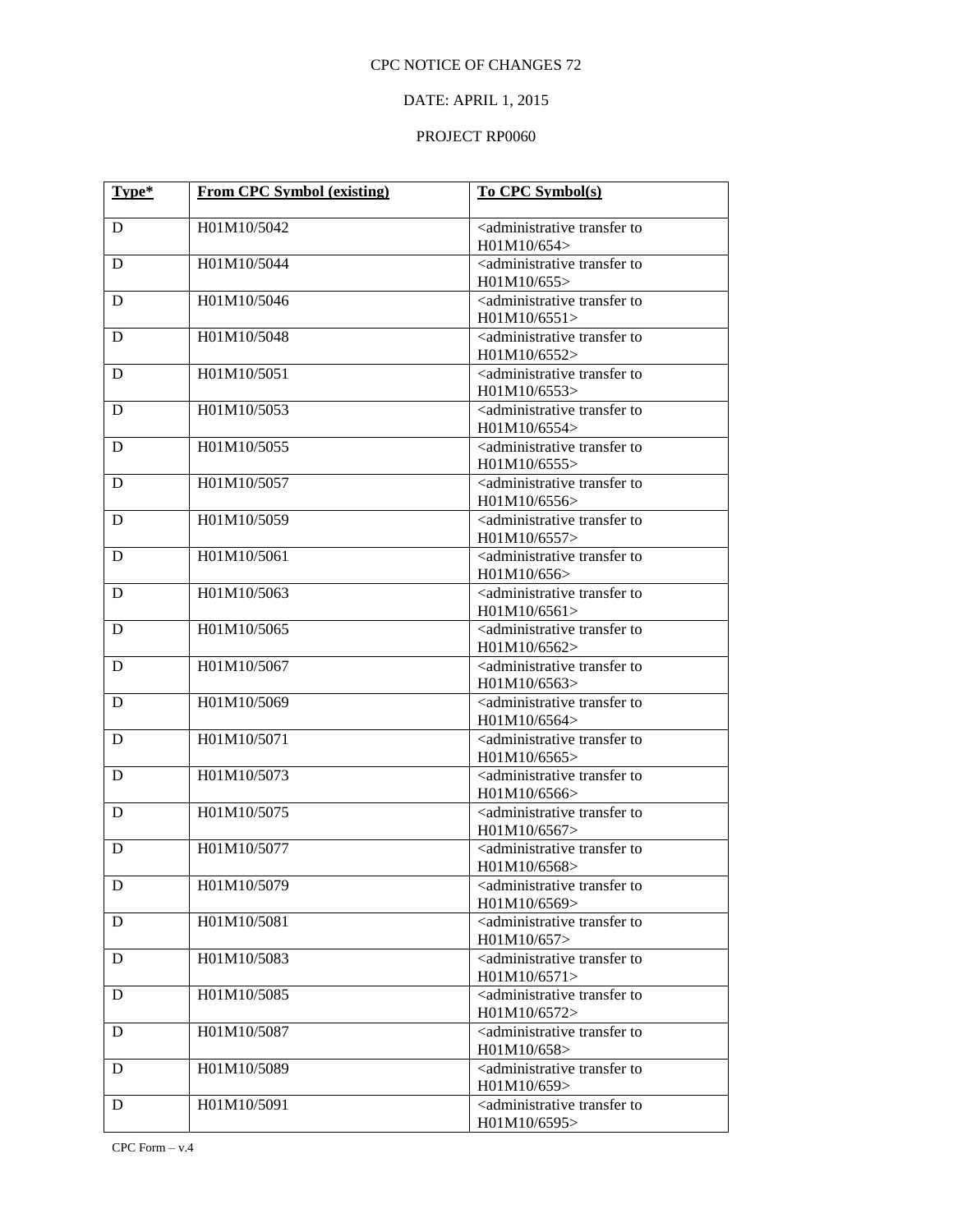#### DATE: APRIL 1, 2015

#### PROJECT RP0060

| Type* | <b>From CPC Symbol (existing)</b> | To CPC Symbol(s)                                                 |
|-------|-----------------------------------|------------------------------------------------------------------|
|       | H01M10/5093                       | <administrative to<br="" transfer="">H01M10/66</administrative>  |
|       | H01M10/5095                       | <administrative to<br="" transfer="">H01M10/663</administrative> |
|       | H01M10/5097                       | <administrative to<br="" transfer="">H01M10/667</administrative> |

 $*$  C = entries with modified file scope where reclassification of documents from the entries is involved; Q = new entries which are firstly populated with documents via administrative transfers from deleted (D) entries. Afterwards, the transferred documents into the Q entry will either stay or be moved to more appropriate entries, as determined by intellectual reclassification;  $D =$  deleted entries.

- $\bullet$  Only C, D, and Q type entries are included in the table above.
- When multiple symbols are included in the "To" column, avoid using ranges of symbols in order to be as precise as possible.
- For administrative transfer of documents, the following text should be used: "< administrative transfer to  $XX>$ " or "<administrative transfer to XX and YY simultaneously>" when administrative transfer of the same documents is to more than one place.
- Administrative transfer to main trunk groups is assumed to be "invention information", unless otherwise indicated, and to 2000 series groups is assumed to be "additional information".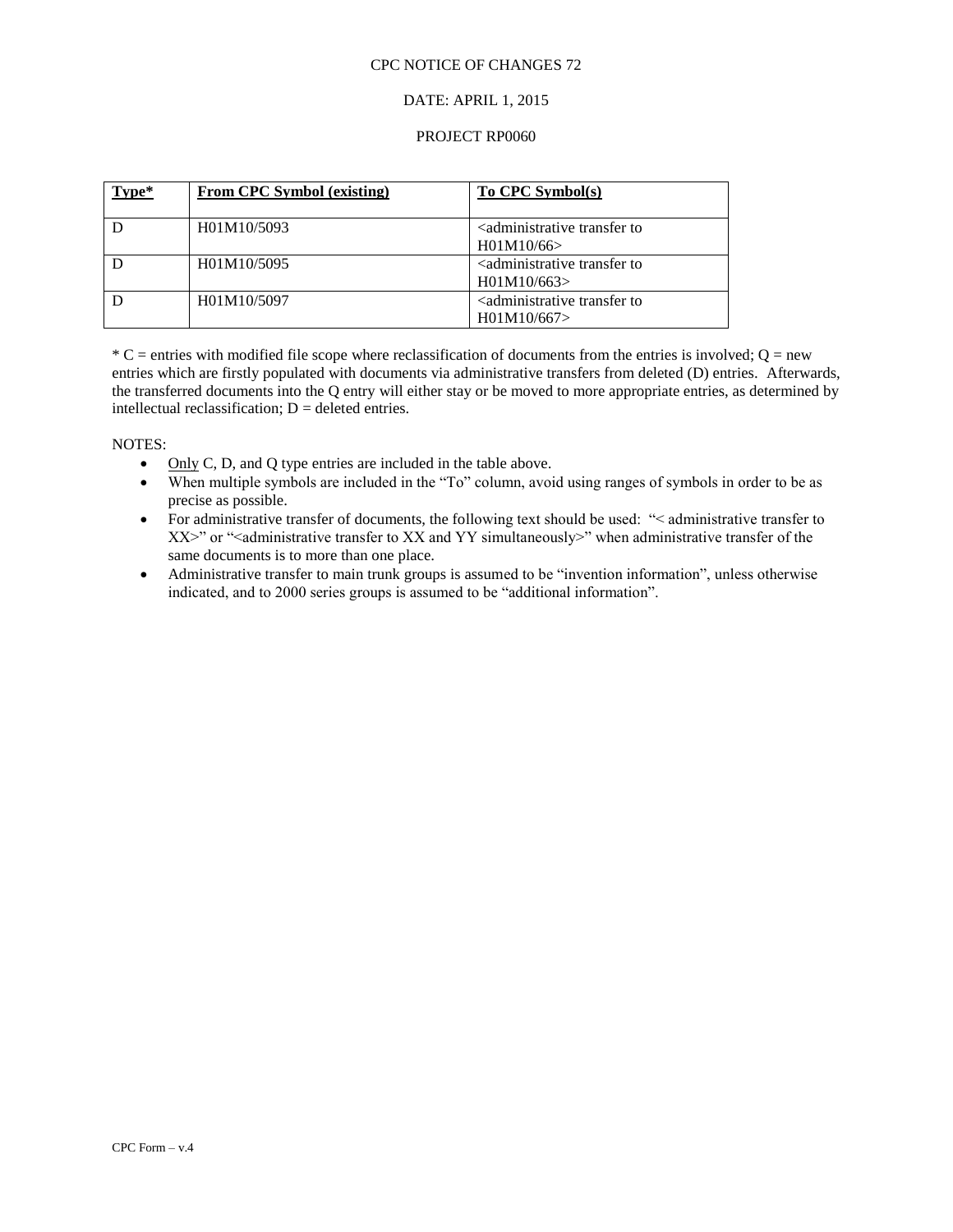# DATE: APRIL 1, 2015

## PROJECT RP0060

# 4. CHANGES TO THE CPC-TO-IPC CONCORDANCE LIST (CICL)

| <b>CPC</b>   | $IPC$ | Action* |
|--------------|-------|---------|
| H01M 10/50   |       | Delete  |
| H01M 10/5002 |       | Delete  |
| H01M 10/5004 |       | Delete  |
| H01M 10/5006 |       | Delete  |
| H01M 10/5008 |       | Delete  |
| H01M 10/501  |       | Delete  |
| H01M 10/5012 |       | Delete  |
| H01M 10/5014 |       | Delete  |
| H01M 10/5016 |       | Delete  |
| H01M 10/5018 |       | Delete  |
| H01M 10/502  |       | Delete  |
| H01M 10/5022 |       | Delete  |
| H01M 10/5024 |       | Delete  |
| H01M 10/5026 |       | Delete  |
| H01M 10/5028 |       | Delete  |
| H01M 10/503  |       | Delete  |
| H01M 10/5032 |       | Delete  |
| H01M 10/5034 |       | Delete  |
| H01M 10/5036 |       | Delete  |
| H01M 10/5038 |       | Delete  |
| H01M 10/504  |       | Delete  |
| H01M 10/5042 |       | Delete  |
| H01M 10/5044 |       | Delete  |
| H01M 10/5046 |       | Delete  |
| H01M 10/5048 |       | Delete  |
| H01M 10/5051 |       | Delete  |
| H01M 10/5053 |       | Delete  |
| H01M 10/5055 |       | Delete  |
| H01M 10/5057 |       | Delete  |
| H01M 10/5059 |       | Delete  |
| H01M 10/5061 |       | Delete  |
| H01M 10/5063 |       | Delete  |
| H01M 10/5065 |       | Delete  |
| H01M 10/5067 |       | Delete  |
| H01M 10/5069 |       | Delete  |
| H01M 10/5071 |       | Delete  |
| H01M 10/5073 |       | Delete  |
| H01M 10/5075 |       | Delete  |
| H01M 10/5077 |       | Delete  |
| H01M 10/5079 |       | Delete  |
| H01M 10/5081 |       | Delete  |
| H01M 10/5083 |       | Delete  |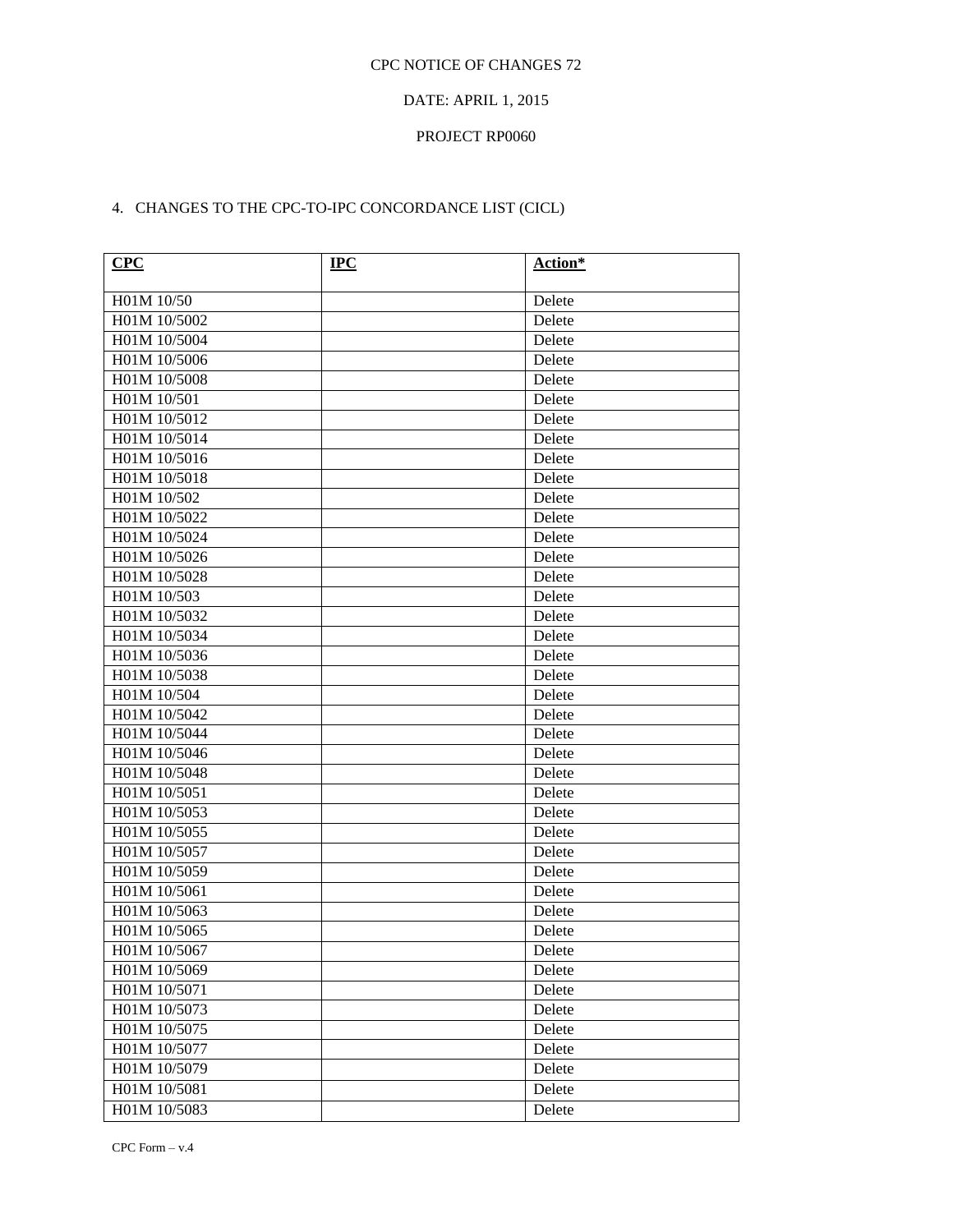# DATE: APRIL 1, 2015

| CPC          | $\bf{IPC}$   | Action*    |
|--------------|--------------|------------|
| H01M 10/5085 |              | Delete     |
| H01M 10/5087 |              | Delete     |
| H01M 10/5089 |              | Delete     |
| H01M 10/5091 |              | Delete     |
| H01M 10/5093 |              | Delete     |
| H01M 10/5095 |              | Delete     |
| H01M 10/5097 |              | Delete     |
| H01M 10/60   | H01M 10/60   | New        |
| H01M 10/61   | H01M 10/61   | <b>New</b> |
| H01M 10/613  | H01M 10/613  | <b>New</b> |
| H01M 10/615  | H01M 10/615  | <b>New</b> |
| H01M 10/617  | H01M 10/617  | <b>New</b> |
| H01M 10/62   | H01M 10/62   | <b>New</b> |
| H01M 10/623  | H01M 10/623  | <b>New</b> |
| H01M 10/6235 | H01M 10/6235 | <b>New</b> |
| H01M 10/625  | H01M 10/625  | <b>New</b> |
| H01M 10/627  | H01M 10/627  | <b>New</b> |
| H01M 10/63   | H01M 10/63   | <b>New</b> |
| H01M 10/633  | H01M 10/633  | <b>New</b> |
| H01M 10/635  | H01M 10/635  | <b>New</b> |
| H01M 10/637  | H01M 10/637  | <b>New</b> |
| H01M 10/64   | H01M 10/64   | <b>New</b> |
| H01M 10/643  | H01M 10/643  | <b>New</b> |
| H01M 10/647  | H01M 10/647  | <b>New</b> |
| H01M 10/65   | H01M 10/65   | <b>New</b> |
| H01M 10/651  | H01M 10/651  | <b>New</b> |
| H01M 10/652  | H01M 10/652  | <b>New</b> |
| H01M 10/653  | H01M 10/653  | <b>New</b> |
| H01M 10/654  | H01M 10/654  | <b>New</b> |
| H01M 10/655  | H01M 10/655  | <b>New</b> |
| H01M 10/6551 | H01M 10/6551 | <b>New</b> |
| H01M 10/6552 | H01M 10/6552 | <b>New</b> |
| H01M 10/6553 | H01M 10/6553 | <b>New</b> |
| H01M 10/6554 | H01M 10/6554 | <b>New</b> |
| H01M 10/6555 | H01M 10/6555 | <b>New</b> |
| H01M 10/6556 | H01M 10/6556 | <b>New</b> |
| H01M 10/6557 | H01M 10/6557 | <b>New</b> |
| H01M 10/656  | H01M 10/656  | <b>New</b> |
| H01M 10/6561 | H01M 10/6561 | <b>New</b> |
| H01M 10/6562 | H01M 10/6562 | New        |
| H01M 10/6563 | H01M 10/6563 | <b>New</b> |
| H01M 10/6564 | H01M 10/6564 | <b>New</b> |
| H01M 10/6565 | H01M 10/6565 | <b>New</b> |
| H01M 10/6566 | H01M 10/6566 | New        |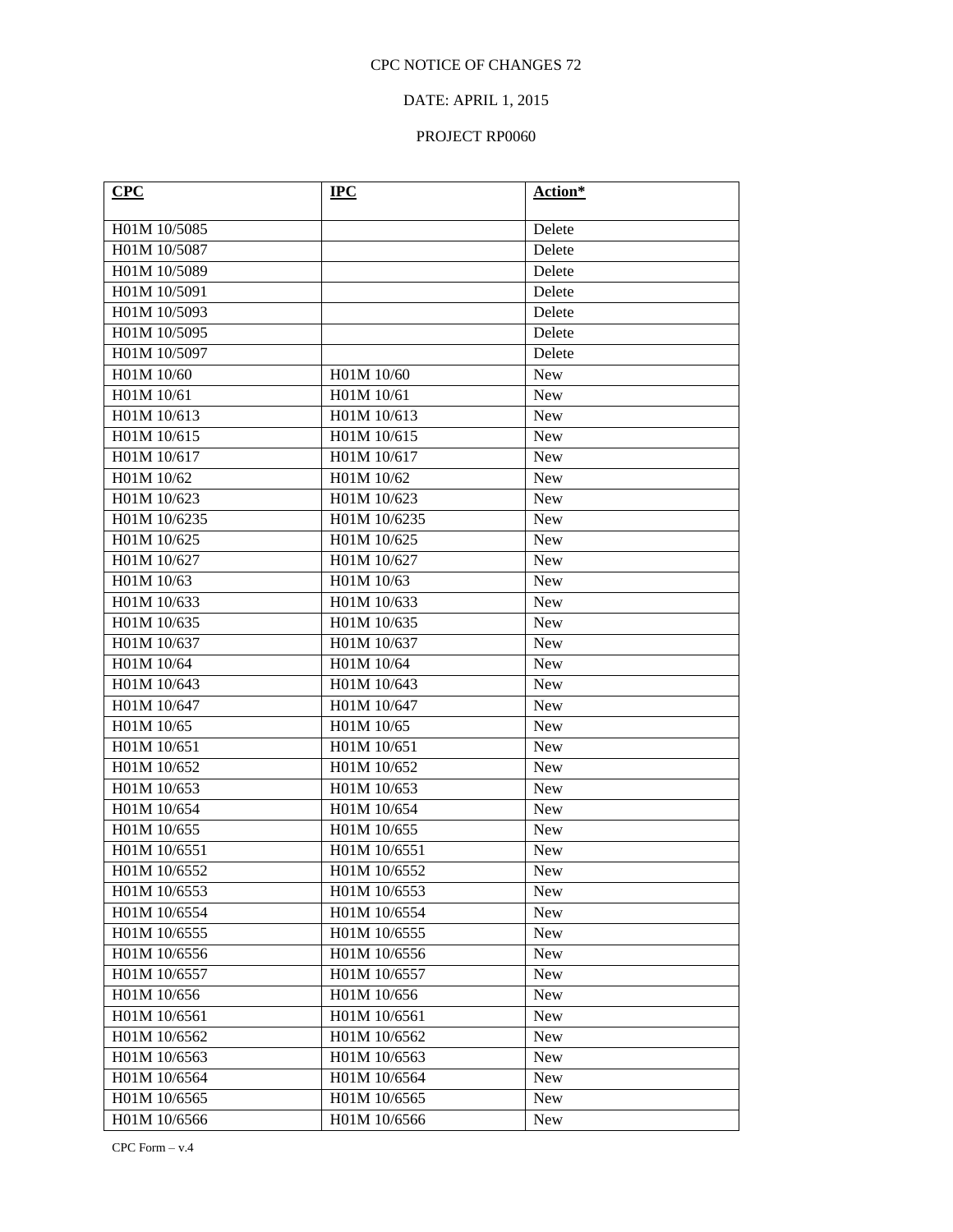## DATE: APRIL 1, 2015

#### PROJECT RP0060

| CPC          | <b>IPC</b>   | Action*    |
|--------------|--------------|------------|
|              |              |            |
| H01M 10/6567 | H01M 10/6567 | <b>New</b> |
| H01M 10/6568 | H01M 10/6568 | <b>New</b> |
| H01M 10/6569 | H01M 10/6569 | <b>New</b> |
| H01M 10/657  | H01M 10/657  | <b>New</b> |
| H01M 10/6571 | H01M 10/6571 | <b>New</b> |
| H01M 10/6572 | H01M 10/6572 | <b>New</b> |
| H01M 10/658  | H01M 10/658  | <b>New</b> |
| H01M 10/659  | H01M 10/659  | <b>New</b> |
| H01M 10/6595 | H01M 10/6595 | <b>New</b> |
| H01M 10/66   | H01M 10/66   | <b>New</b> |
| H01M 10/663  | H01M 10/663  | <b>New</b> |
| H01M 10/667  | H01M 10/667  | <b>New</b> |

\*Action column:

- For an (N) or (Q) entry, provide an IPC symbol and complete the Action column with "NEW."
- For an existing CPC main trunk entry or indexing entry where the existing IPC symbol needs to be changed, provide an updated IPC symbol and complete the Action column with "UPDATED."
- For a (D) CPC entry or indexing entry complete the Action column with "DELETE." IPC symbol does not need to be included in the IPC column.
- For an (N) 2000 series CPC entry which is positioned within the main trunk scheme (breakdown code) provide an IPC symbol and complete the action column with "NEW".
- For an (N) 2000 series CPC entry positioned at the end of the CPC scheme (orthogonal code), with no IPC equivalent, complete the IPC column with "CPCONLY" and complete the action column with "NEW".

- F symbols are not included in the CICL table above.
- E and M symbols are not included in the CICL table above unless a change to the existing IPC is desired.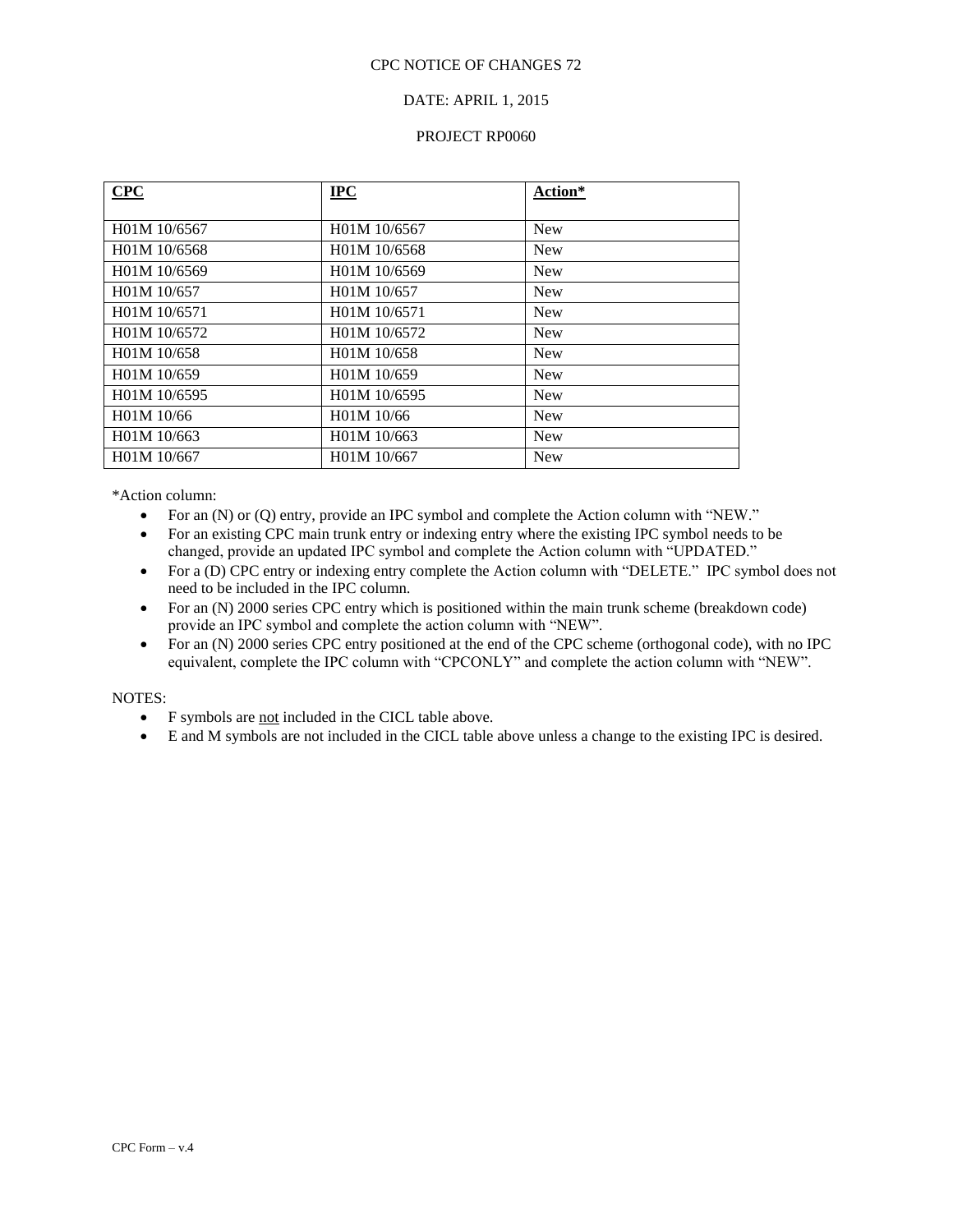# DATE: APRIL 1, 2015

#### PROJECT RP0060

# 5. CROSS-REFERENCE LIST (CRL)

# Scheme references impacted by this revision project

| <b>Location of reference</b><br>to be changed                          | Referenced subclass or<br>group to be changed | <b>Action: New reference symbol: New</b><br>text |
|------------------------------------------------------------------------|-----------------------------------------------|--------------------------------------------------|
| G05D ("Note" under<br>subclass title and under<br>the heading "Places" | $H01M$ 10/50 Electric<br>storage cells        | H01M 10/60 Electric storage cells                |
| related to G05D 22/00")                                                |                                               |                                                  |

# Definitions references impacted by this revision project

| <b>Location of reference</b><br>to be changed | <b>Referenced subclass or</b><br>group to be changed | <b>Section of</b><br>definition                                 | <b>Action; New</b><br>reference symbol;<br>New text |
|-----------------------------------------------|------------------------------------------------------|-----------------------------------------------------------------|-----------------------------------------------------|
| B60K1/04                                      | H01M10/50                                            | References<br>relevant to<br>classification in<br>this subclass | H01M10/60                                           |
| B60K1/04                                      | H01M10/5016                                          | References<br>relevant to<br>classification in<br>this subclass | H01M10/625                                          |
| B60L1/02                                      | H01M10/50                                            | Informative<br>references                                       | H01M10/60                                           |
| F28D                                          | H01M10/50                                            | References<br>relevant to<br>classification in<br>this subclass | H01M10/60                                           |
| F28D15/00                                     | H01M10/50                                            | Informative<br>references                                       | H01M10/60                                           |
| G05D23/00                                     | H01M10/50                                            | References<br>relevant to<br>classification in<br>this subclass | H01M10/60                                           |
| H01M 10/00                                    | H01M 10/50                                           | Relationship<br>between large<br>subject matter<br>areas        | H01M 10/60                                          |
| H05K7/00                                      | H01M10/50                                            | References<br>relevant to<br>classification in<br>this subclass | H01M10/60                                           |